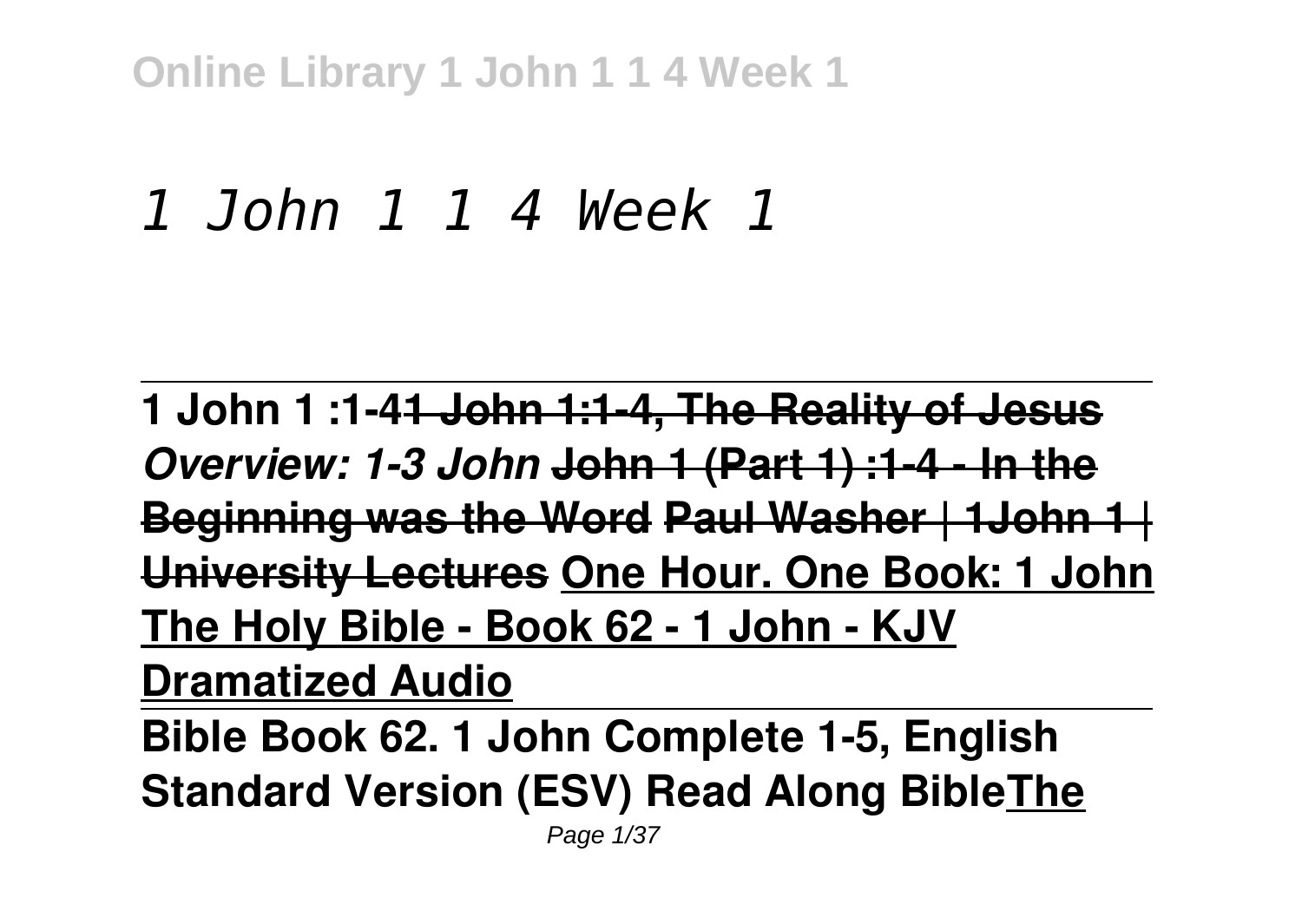**Book of 1 John Study Guide 1 John 1 - Jon Courson** *1 John 01 - 1 John 1:1-4 | Fellowship in the Son* **Jesus: The Divine Word (John 1:1-5) How to Resist Anxiety \u0026 Joylessness John 1:1 - WHAT Beginning? Love Your Enemies In the Beginning Was the Word - John Piper** *How Do I Glorify God in My Job? // Ask Pastor John* **1 John 1:5–10 // Fake Christians Walk in Darkness**

**1 John**

**Love for God Is a Gift from God // How to Grow in Love for GodWhat Is the 'Sin Not Leading to** Page 2/37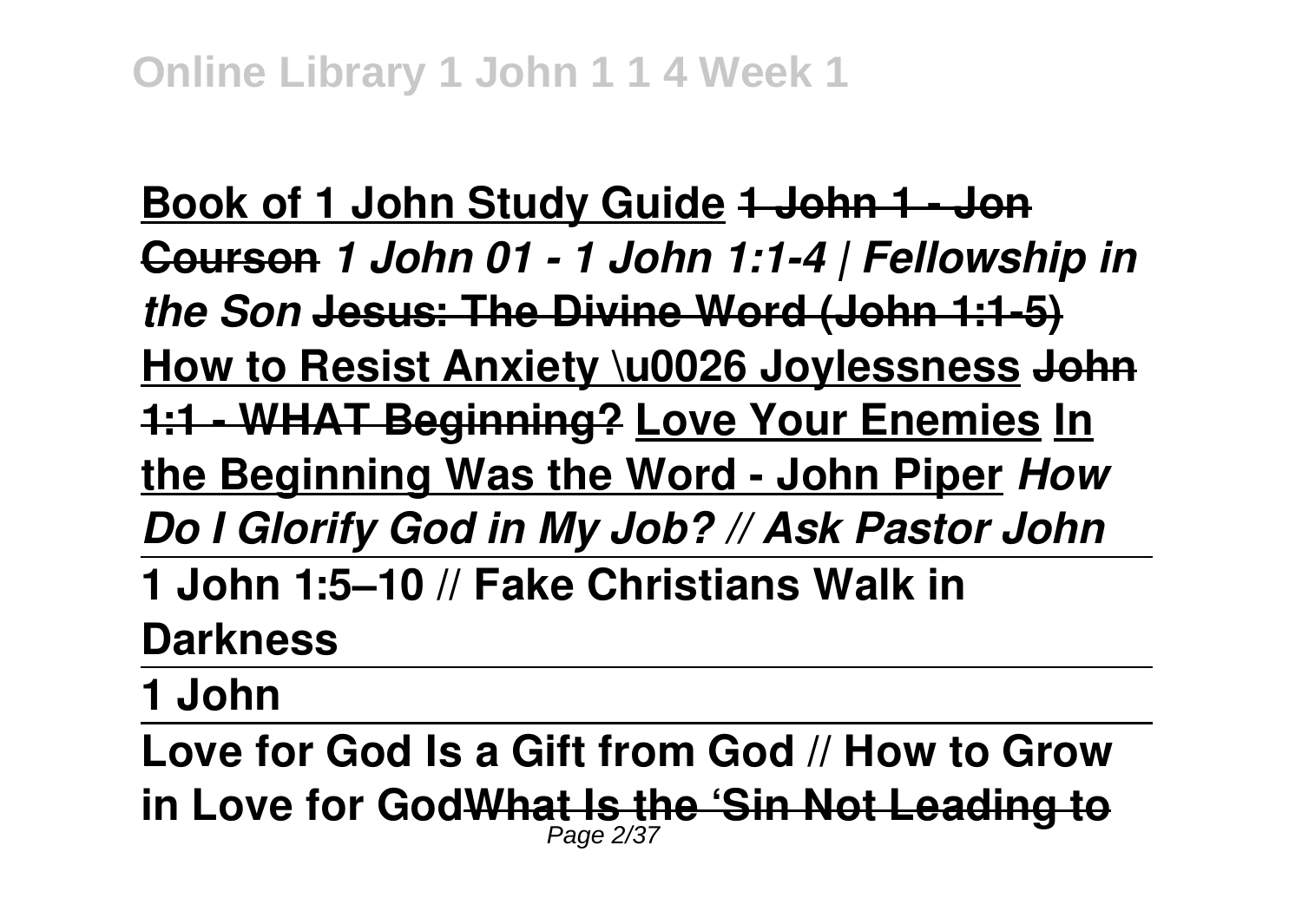**Death' in 1 John 5? // Ask Pastor John** *62 1 John 01 - J Vernon Mcgee - Thru the Bible* **1 John 1-5 - The Bible from 30,000 Feet - Skip Heitzig - Flight 1JOH1 1 John in 5 minutes!** *Francis Chan 2004 EFCA Challenge 1 John 1A/4* **Andrew Wommack**

**- 1 John 1:9 - (New Release 2018)**

**1 John 1 [Daily Bible Study]**

**1 John 1:5–10 // How Do I Walk in the Light?**

**The Word of Life | 1 John 1:1 | John MacArthur | The Epistles of John Series**

**Bible Study 2 1 John 11 John 1 1 4** 

**1 John 1:1-4. English Standard Version Update.** Page 3/37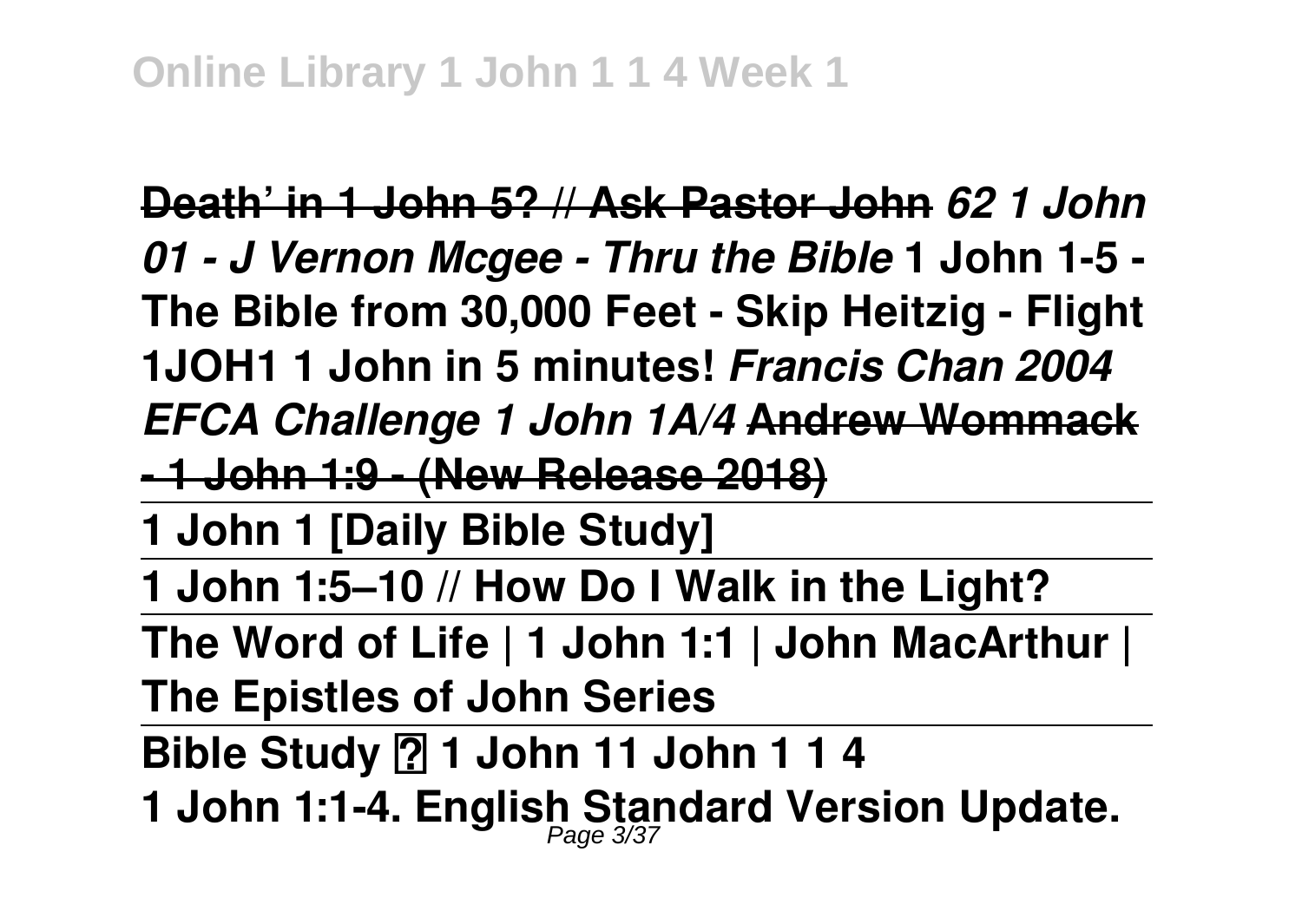**The Word of Life. 1 That which was from the beginning, which we have heard, which we have seen with our eyes, which we looked upon and have touched with our hands, concerning the word of life— 2 the life was made manifest, and we have seen it, and testify to it and proclaim to you the eternal life, which was with the Father and was made manifest ...**

**1 John 1:1-4 ESV - The Word of Life - That which was from ...**

**1 John 1:1-4. 1 John 1:1-4 KJV. That which was** Page 4/37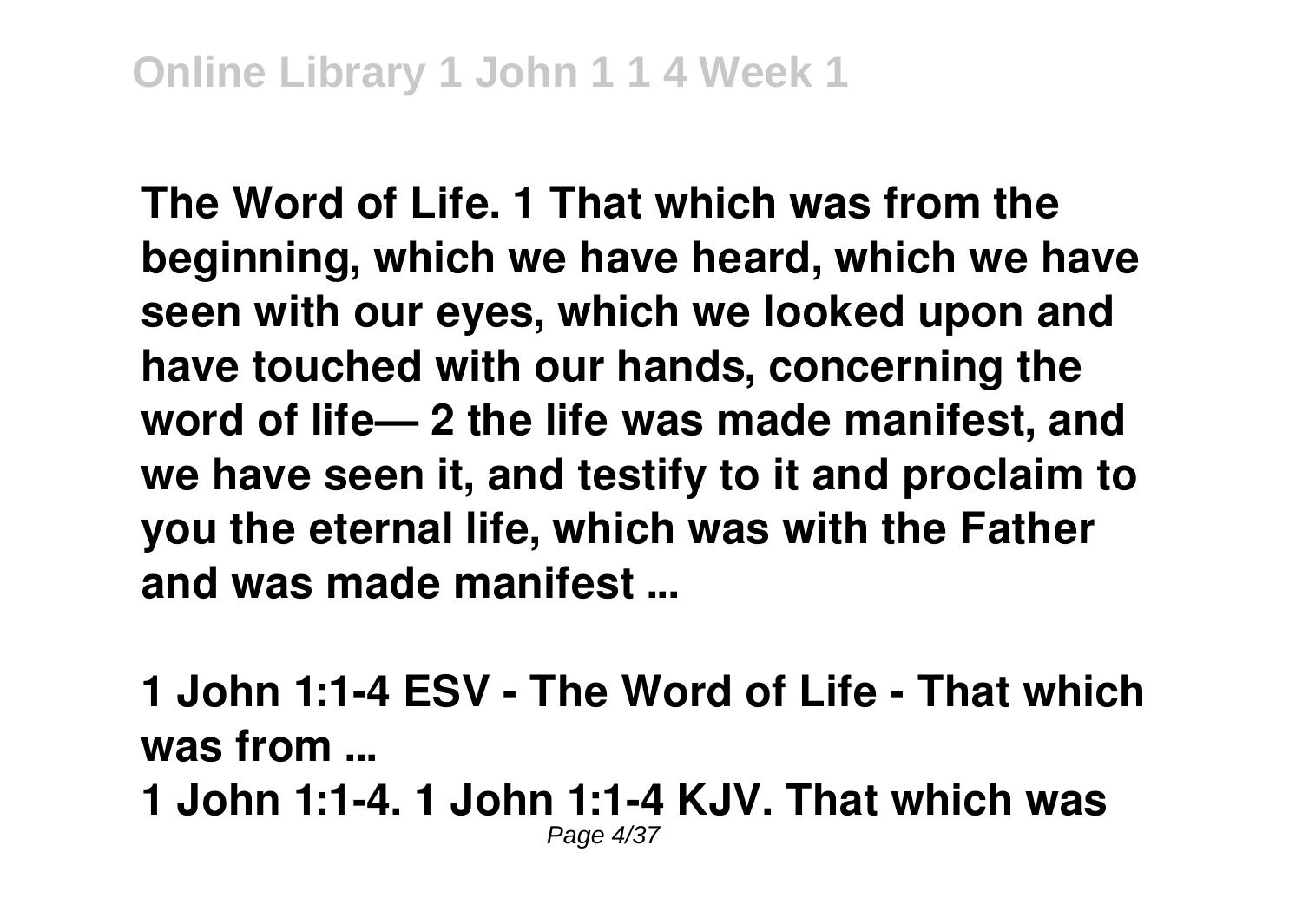**from the beginning, which we have heard, which we have seen with our eyes, which we have looked upon, and our hands have handled, of the Word of life; (For the life was manifested, and we have seen it, and bear witness, and shew unto you that eternal life, which was with the Father, and was manifested unto us;) That which we have seen and heard ...**

**1 John 1:1-4 That which was from the beginning, which we ...**

**1 John 1:1-4 The Incarnation of the Word of Life** Page 5/37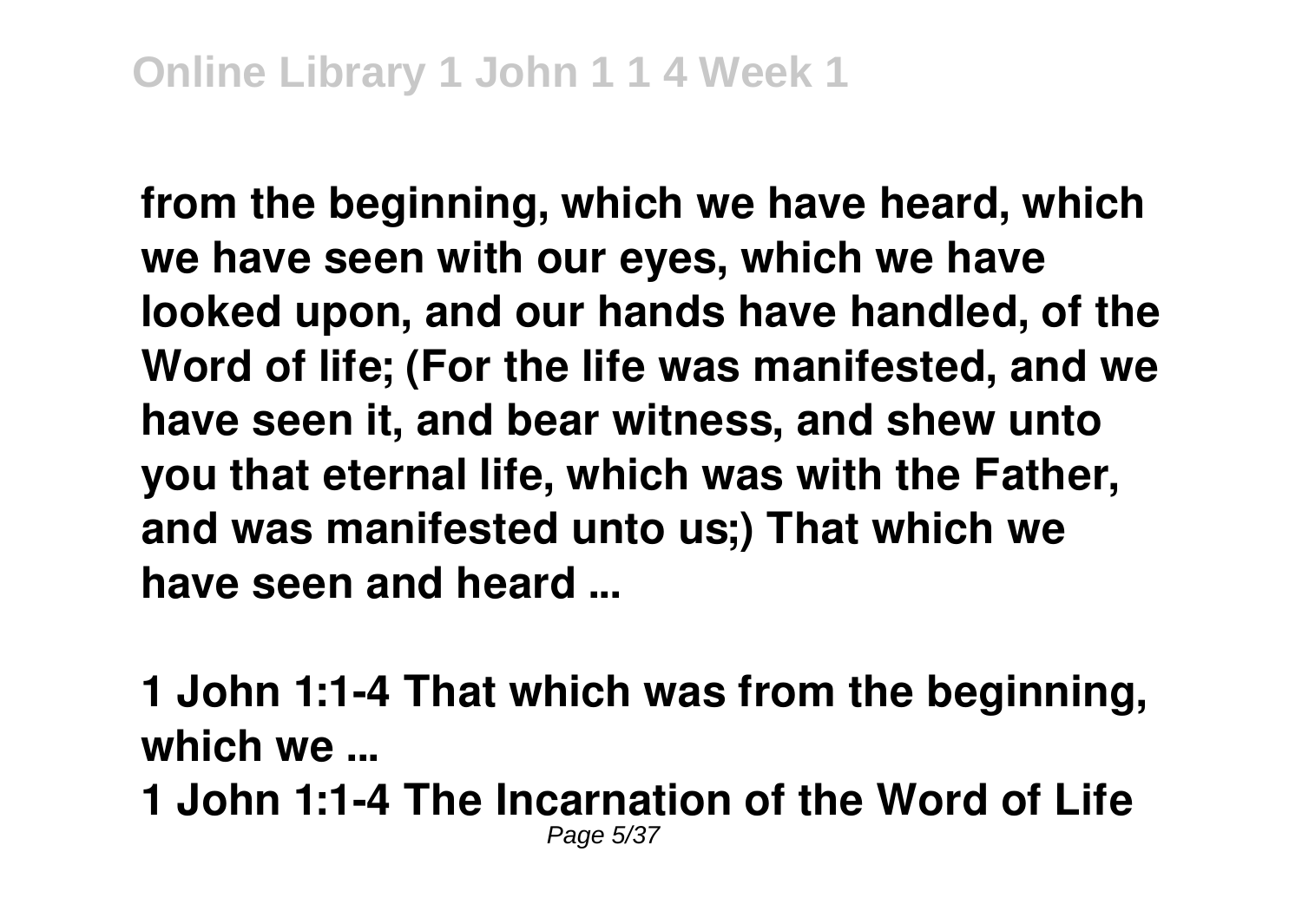**1 That which was from the beginning, which we have heard, which we have seen with our eyes, which we have looked at and our hands have touched—this we proclaim concerning the Word of life.**

**1 John 1:1-4 - NIV Bible - That which was from the ...**

**The paragraph, 1:1-4, essentially is constructed in two major sections. These would essentially serve as the main points of the text. Semantically, vv. 1-2 function as something of a** Page 6/37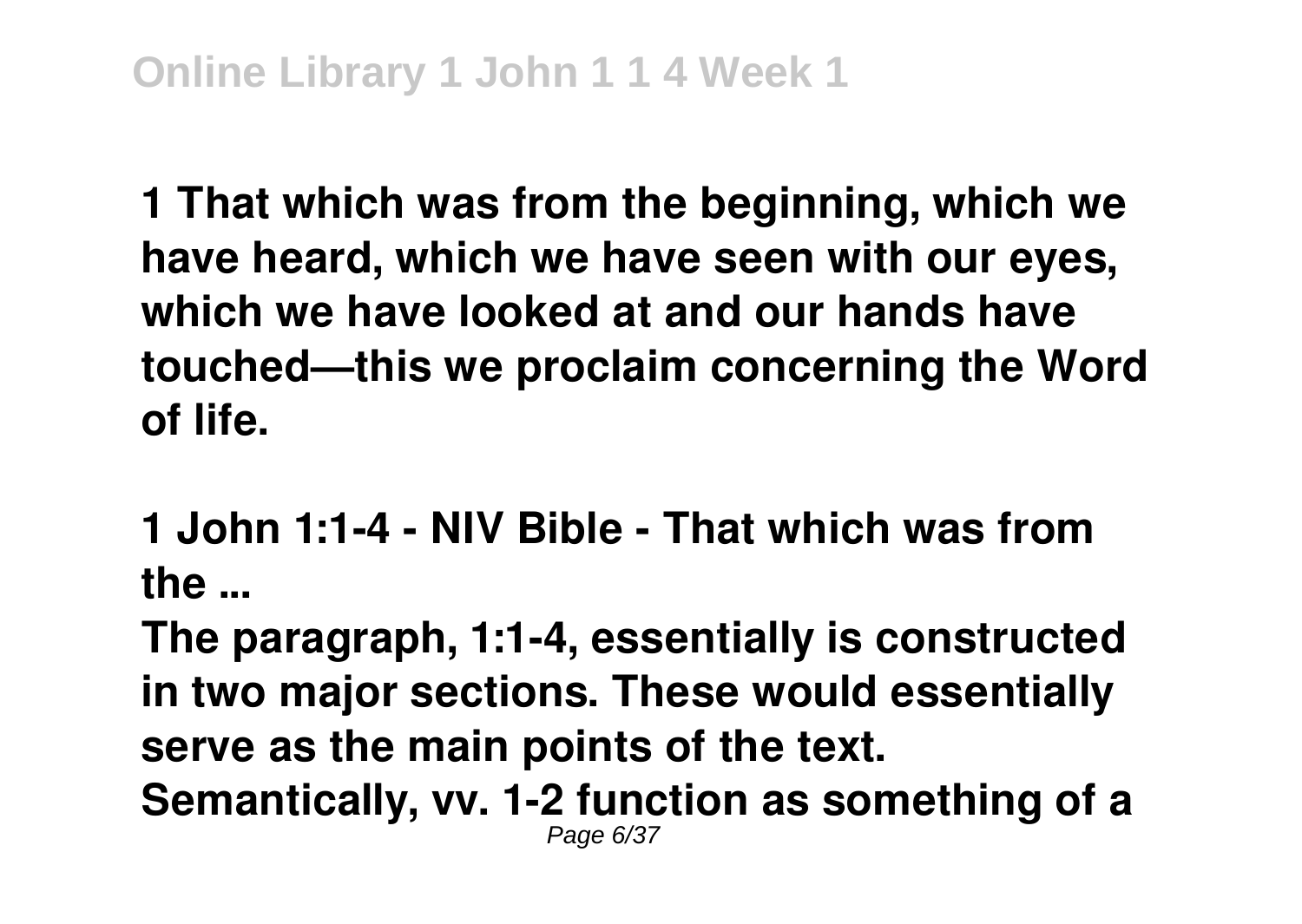**description followed by two declarations, the first in v. 3 and the second in v. 4.**

**1 John 1:1-4 | Preaching Source (1 John 1:1-4 RSV) Three things are highlighted for us in this introduction: A relationship, a fellowship, and a joy that follows. But it must all begin with this matter of relationship, for John is concerned first about the family of God. John and Peter and Paul all have different ministries, as I have suggested. It was Peter's task to talk about the kingdom of God, Paul about the** Page 7/37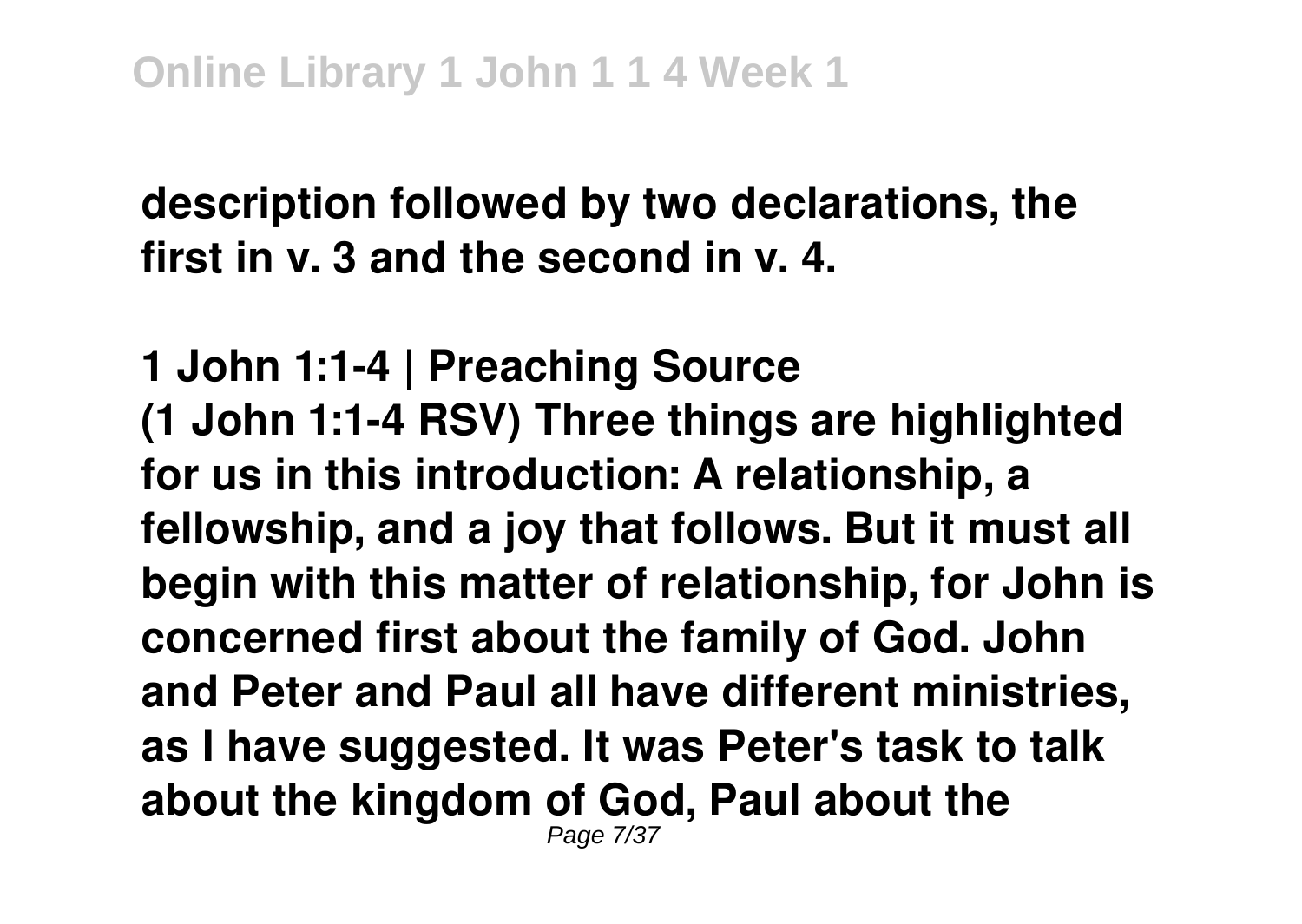### **church of ...**

**Life with Father | 1 John 1:1-4 | RayStedman.org Here in John 1:1 John repeats this divine 'in the beginning', affirming the eternity and the deity of Jesus Christ. He is the One who was there 'in the beginning' – before everything else. There was never a time when he did not exist. Later in his Gospel John will make powerful reference to this eternality of Christ.**

#### **Study 1: John 1:1-4 - God's Word For You** Page 8/37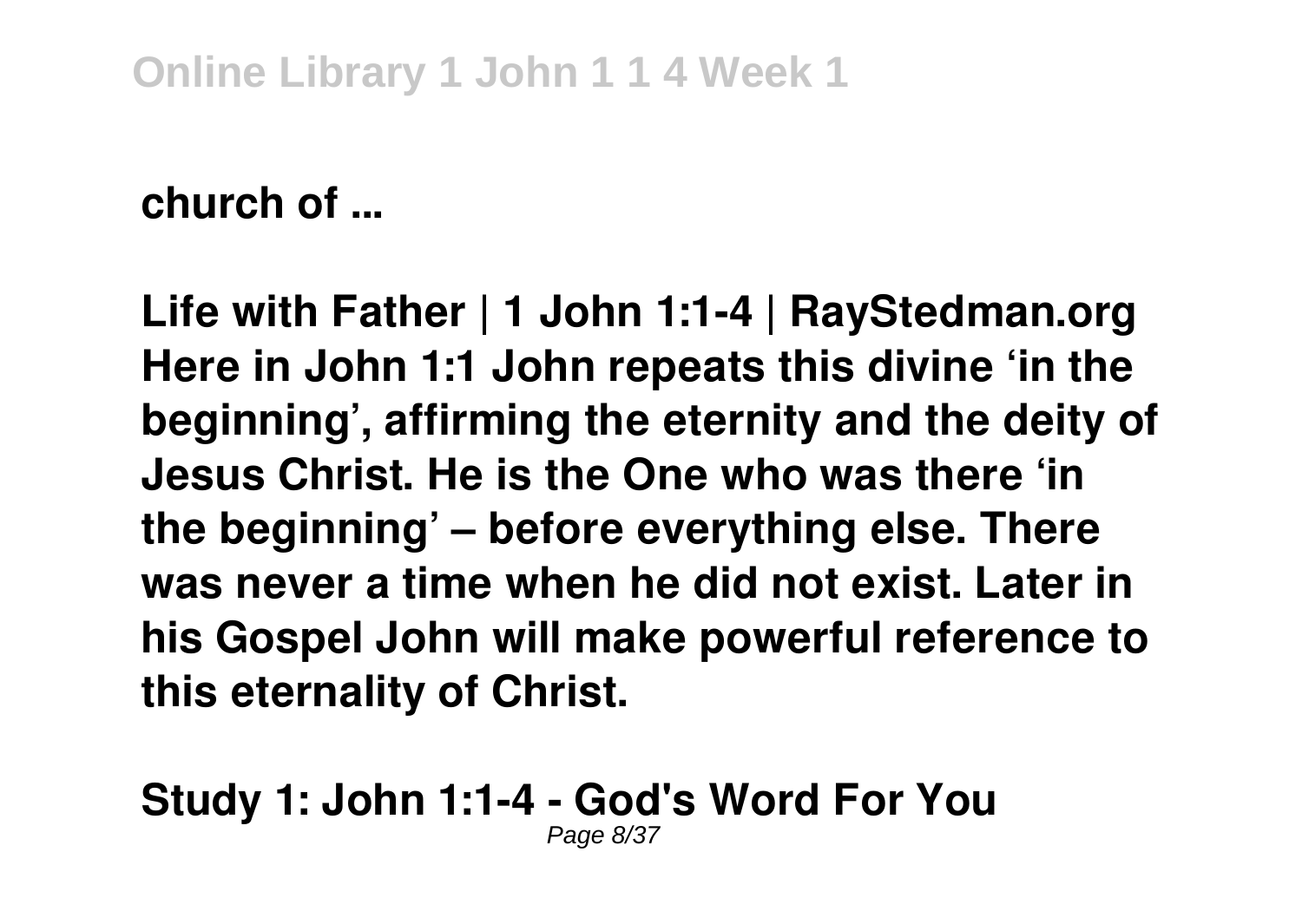**John begins (1:1) by listing five ways that the revelation of Jesus Christ is historically validated. After the first, the last four are in a progression from the least (heard) to the most definite (touched). (1). Jesus Christ is validated by the historic message about Him.**

**Lesson 2: True Christianity (1 John 1:1-4) | Bible.org 1:1-4 That essential Good, that uncreated Excellence, which had been from the beginning, from eternity, as equal with the Father, and** Page 9/37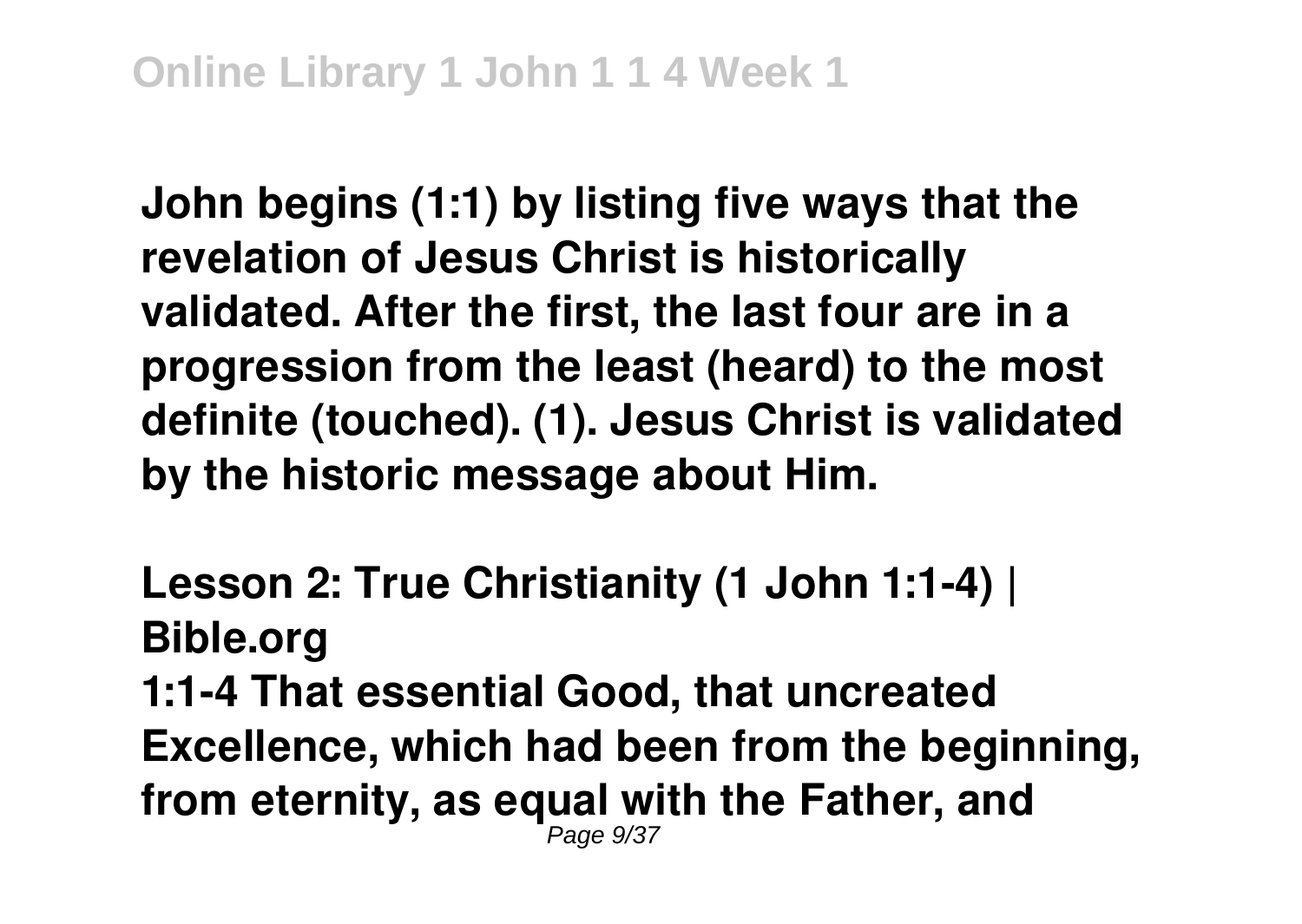**which at length appeared in human nature for the salvation of sinners, was the great subject concerning which the apostle wrote to his brethren.**

**1 John 1:4 Commentaries: These things we write, so that ...**

**Our Treasure in Christ 1 John 1: 1-4 As I read these verses I thought of the present condition of our world. We live in the most advanced age the world has ever known: an age of information, technological advancement, and increasing** Page 10/37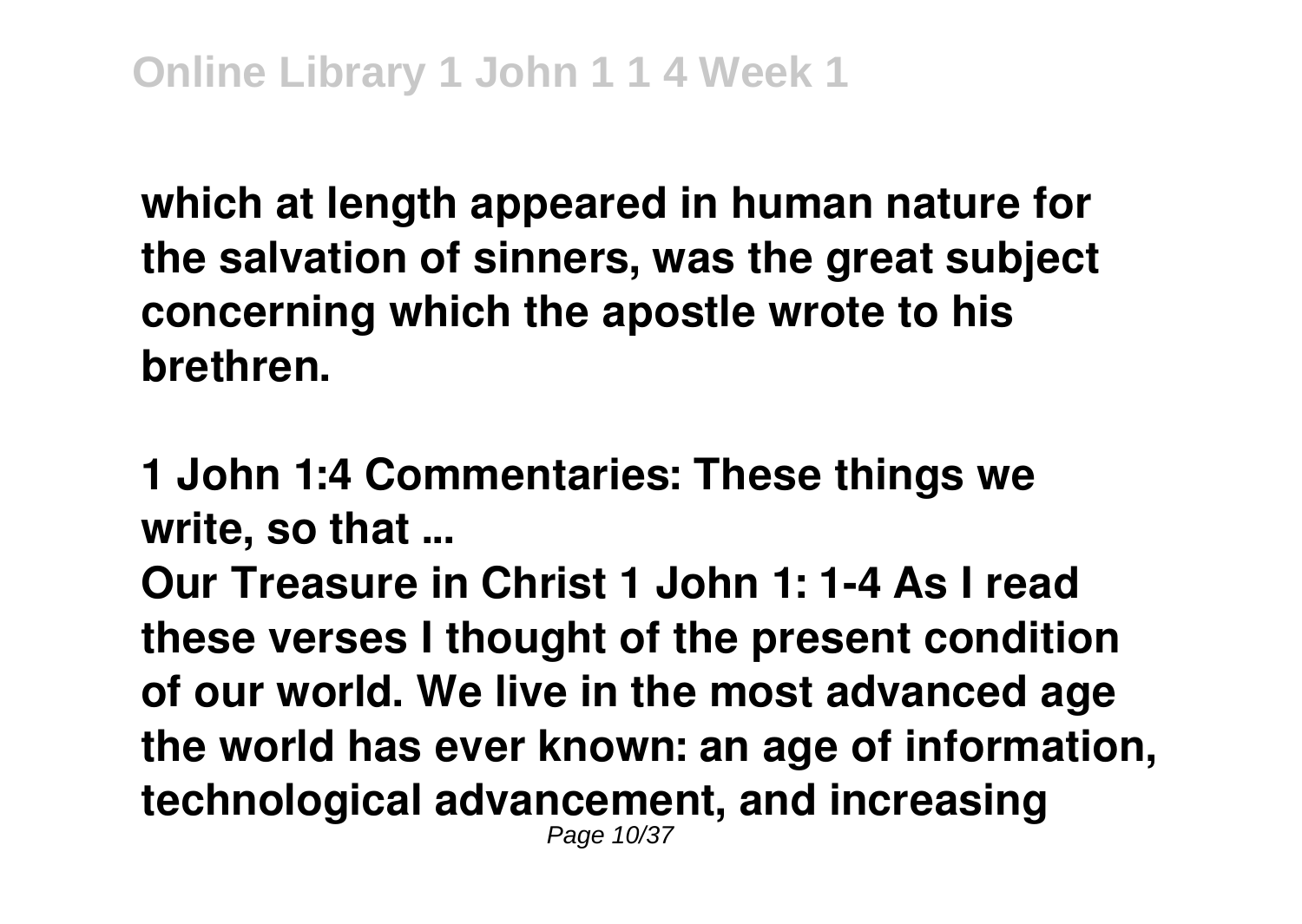### **global dependence and interaction. In an age like this, one**

**Sermons on 1 John 1:1-4 - SermonCentral.com 1 That which was from the beginning, which we have heard, which we have seen with our eyes, which we have looked at and our hands have touched —this we proclaim concerning the Word of life. 2 The life appeared;**

**1 John 1 NIV - The Incarnation of the Word of Life - Bible ...**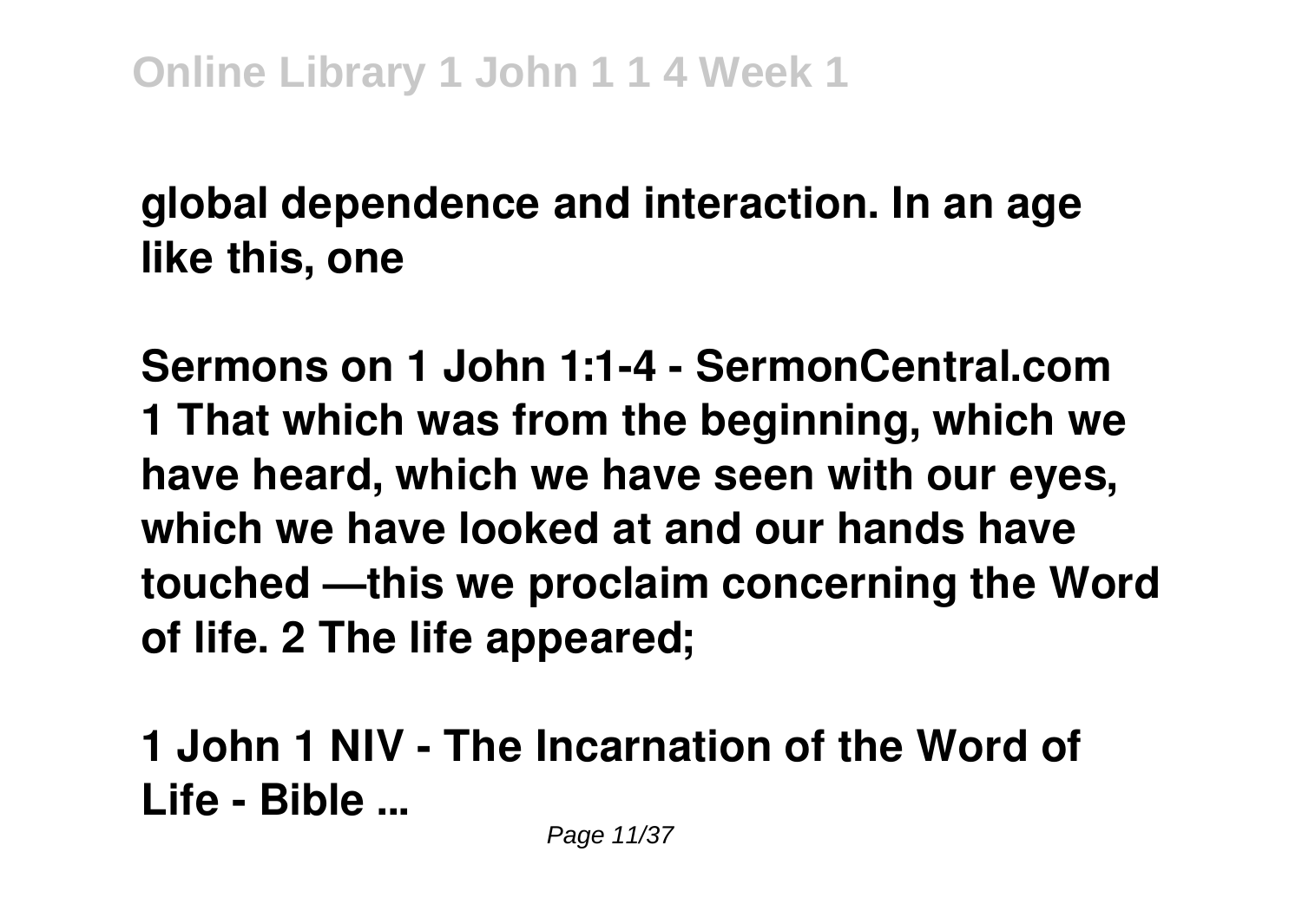**1 John 1.1-4. We declare to you what was from the beginning, what we have heard, what we have seen with our eyes, what we have looked at and touched with our hands, concerning the word of life – this life was revealed, and we have seen it and testify to it, and declare to you the eternal life that was with the Father and was revealed to us – we declare to you what we have seen and heard so ...**

**What's The Point? – Sermon on 1 John 1.1-4 | think and let ...**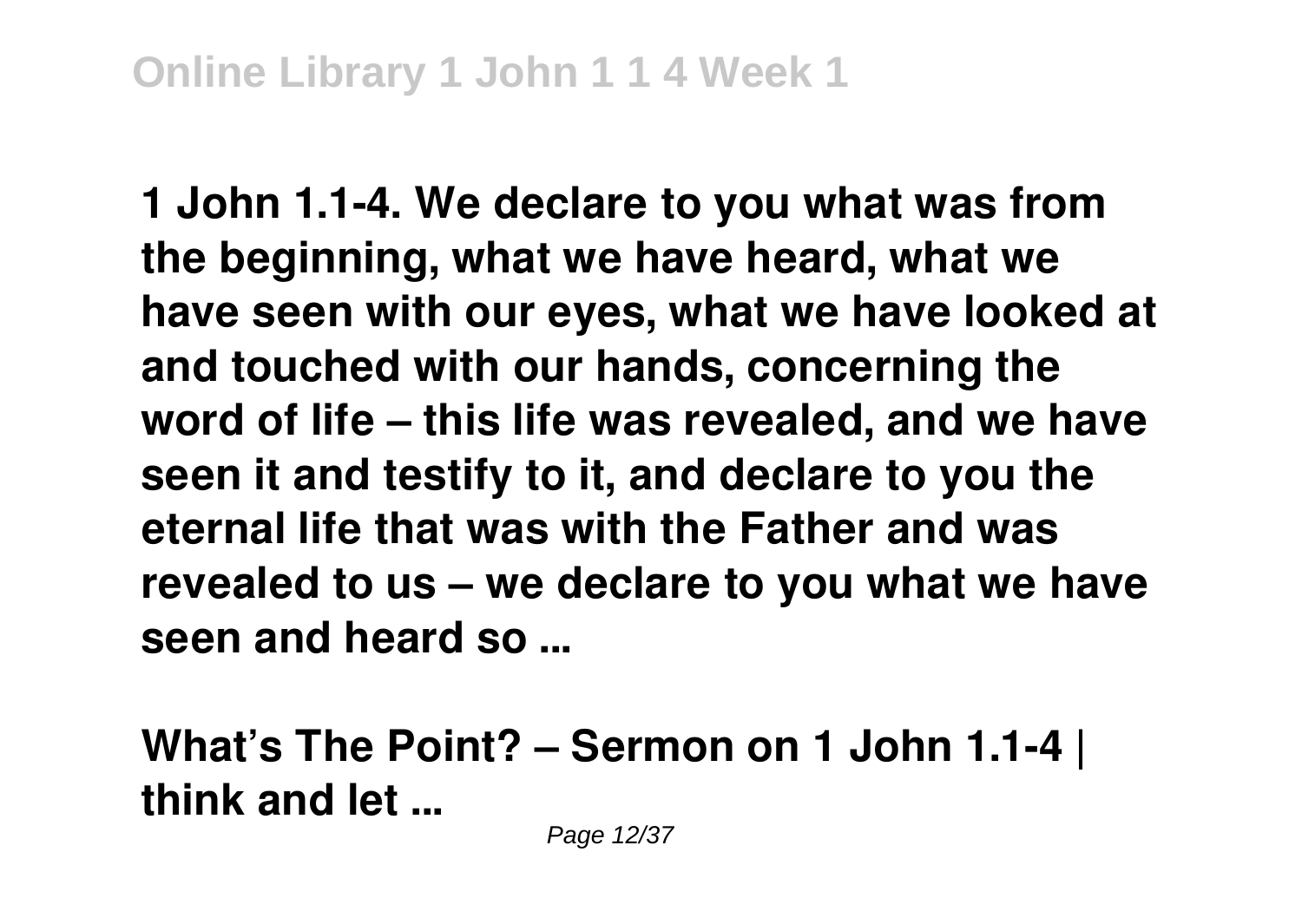**1 John 1:1-4. September 20, 2012. Talks for Growing Christians The Basis of Christian Fellowship 1 John 1:1-4 Listen to this Talk. Download. Download the Audio; Download the Transcript Transcripts not available for all Talks; Lesson Number 1. Background Notes. Doctrinal Point(s) Christ is the basis of Christian fellowship. Joy is the result of Christian fellowship. Practical Application. Let ...**

**1 John 1:1-4 | Growing Christians Ministries John 1:1-4 New International Version (NIV) The** Page 13/37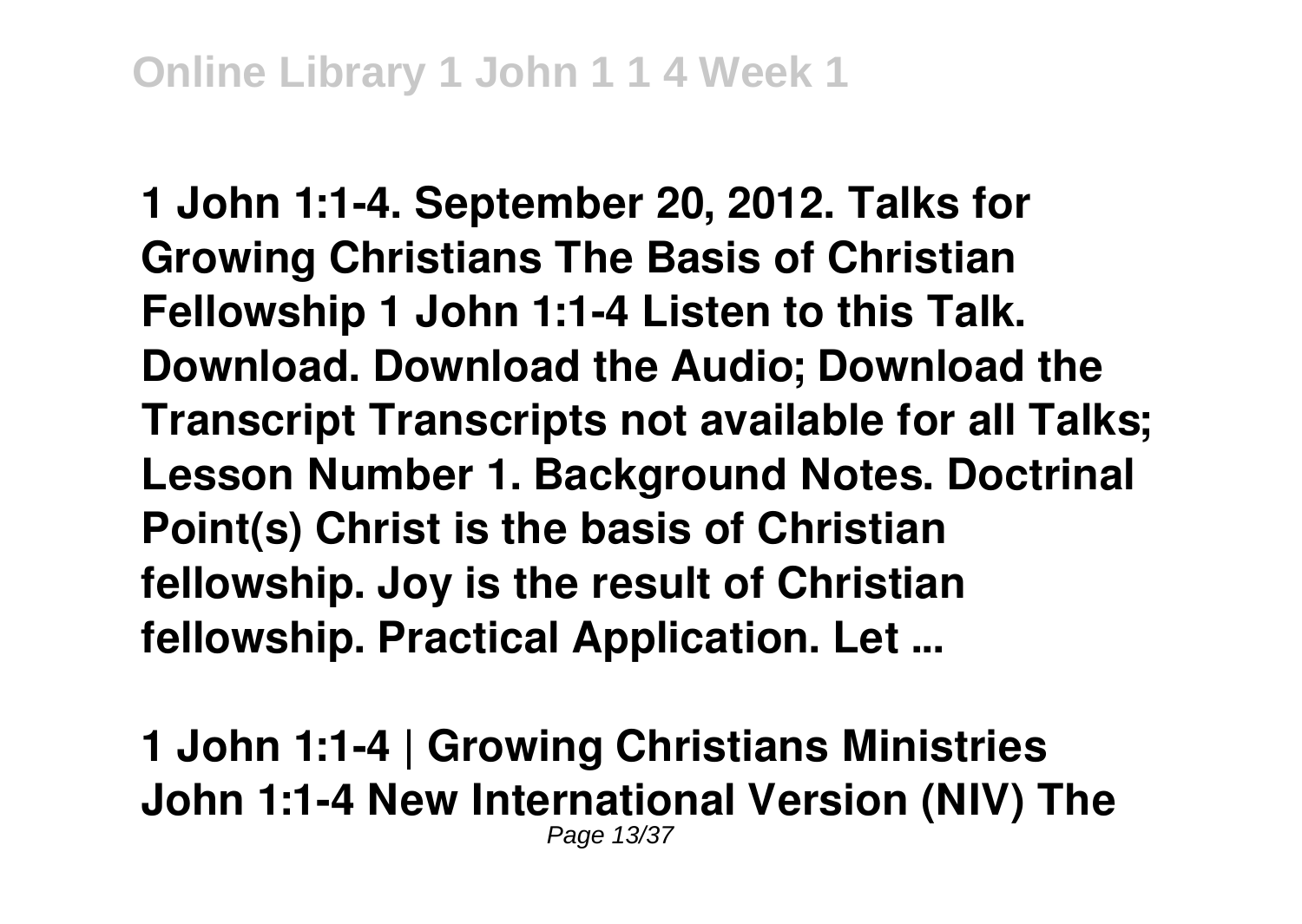**Word Became Flesh 1 In the beginning was the Word, and the Word was with God, and the Word was God. 2 He was with God in the beginning. 3 Through him all things were made; without him nothing was made that has been made. 4 In him was life, and that life was the light of all mankind.**

**Gen. 1:1; John 1:1-4; Exod. 20:8-11; Rev. 14:6-7; Job 12:7 ... 1 John 4:1-4 New King James Version (NKJV) Love for God and One Another. 4 Beloved, do** Page 14/37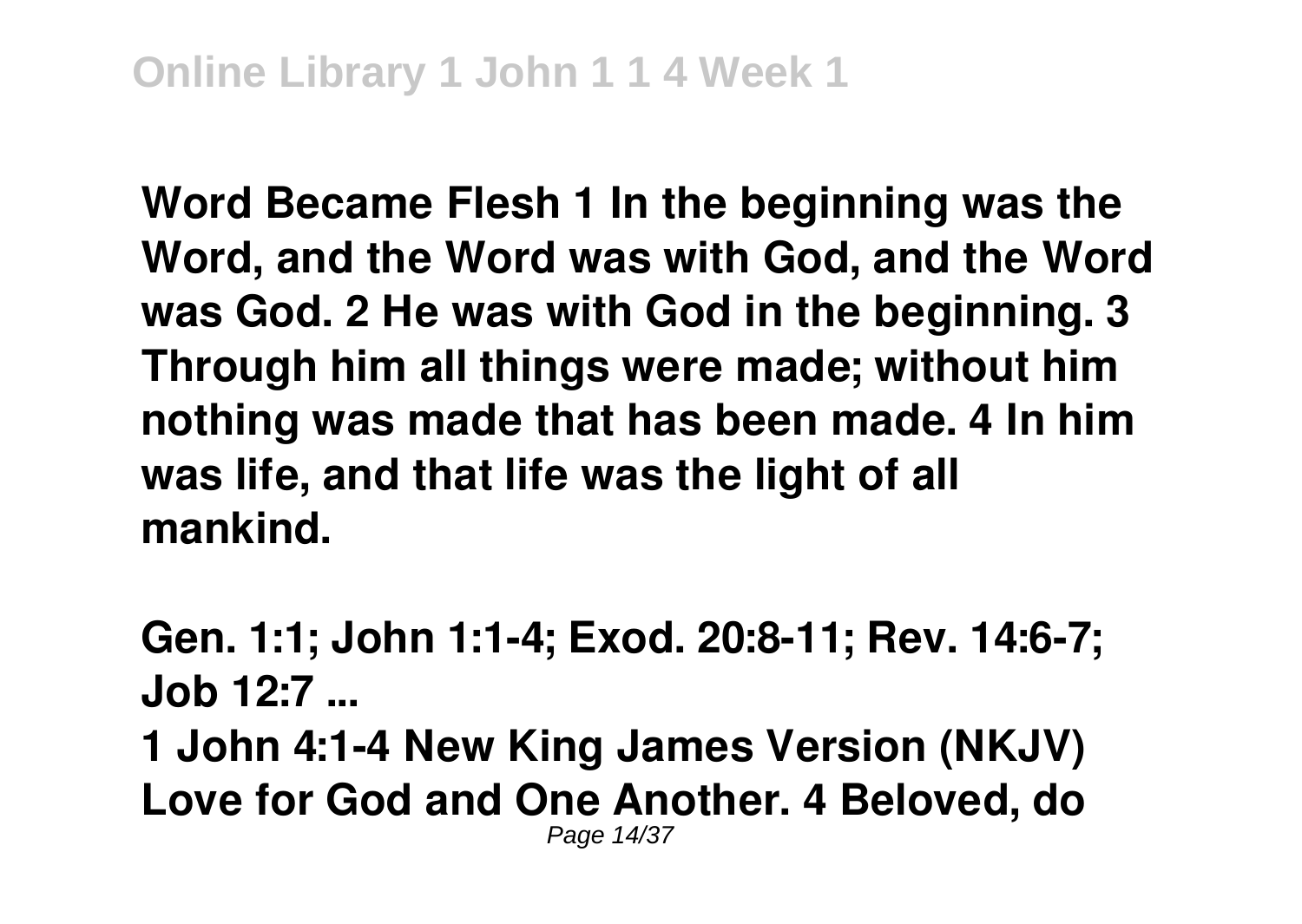**not believe every spirit, but test the spirits, whether they are of God; because many false prophets have gone out into the world. 2 By this you know the Spirit of God: Every spirit that confesses that Jesus Christ has come in the flesh is of God, 3 and every spirit that does not confess [] that Jesus ...**

**1 John 4:1-4 NKJV - Love for God and One Another - Beloved ... John 1:1 In the beginning was the Word, and the Word was with God, and the Word was God.** Page 15/37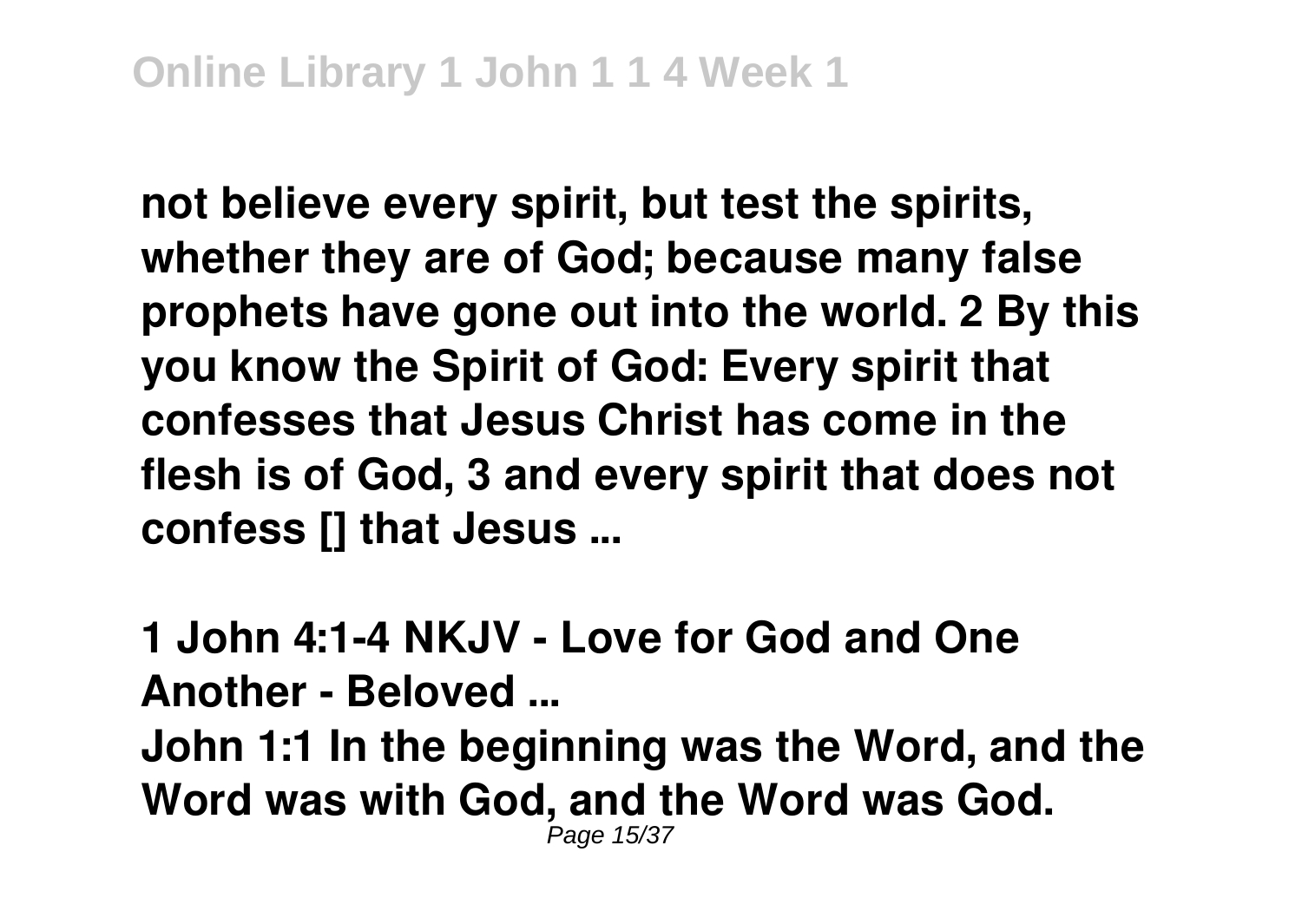**John 1:4 In Him was life, and that life was the light of men. John 1:14 The Word became flesh and made His dwelling among us. We have seen His glory, the glory of the one and only Son from the Father, full of grace and truth. John 19:35 The one who saw it has testified to this, and his testimony is true ...**

**1 John 1:1 That which was from the beginning, which we ...**

**1 John 1:1–4 What Was Heard, Seen, and Touched. 1 That a which was from the** Page 16/37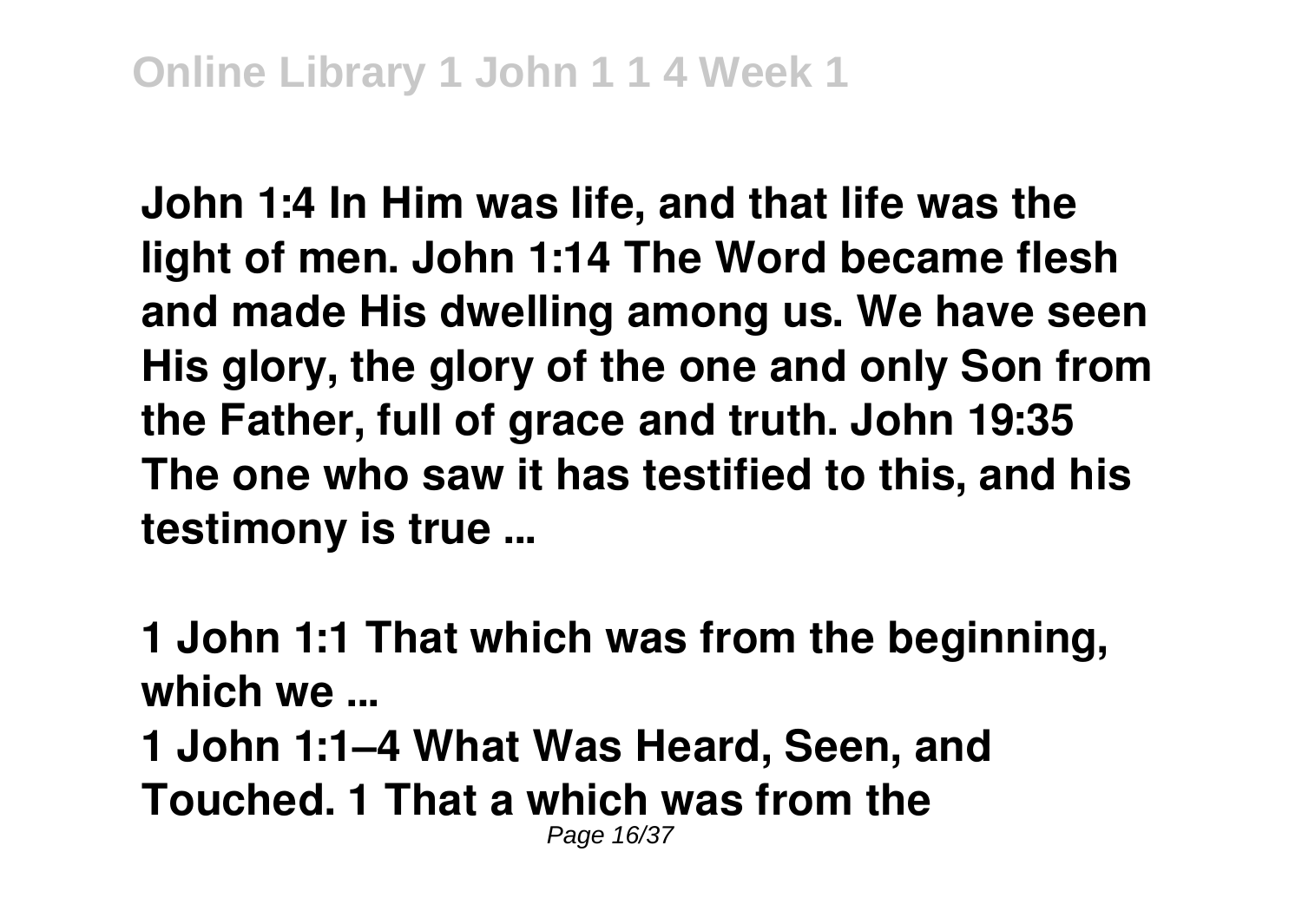**beginning, which we have heard, which we have b seen with our eyes, c which we have looked upon, and d our hands have handled, concerning the e Word of life — 2 f the life g was manifested, and we have seen, h and bear witness, and declare to you that eternal life which was i with the Father and was manifested to ...**

**1 John 1:1–4 NKJV - That which was from the… | Biblia Pastor Paul LeBoutillier of Calvary Chapel** Page 17/37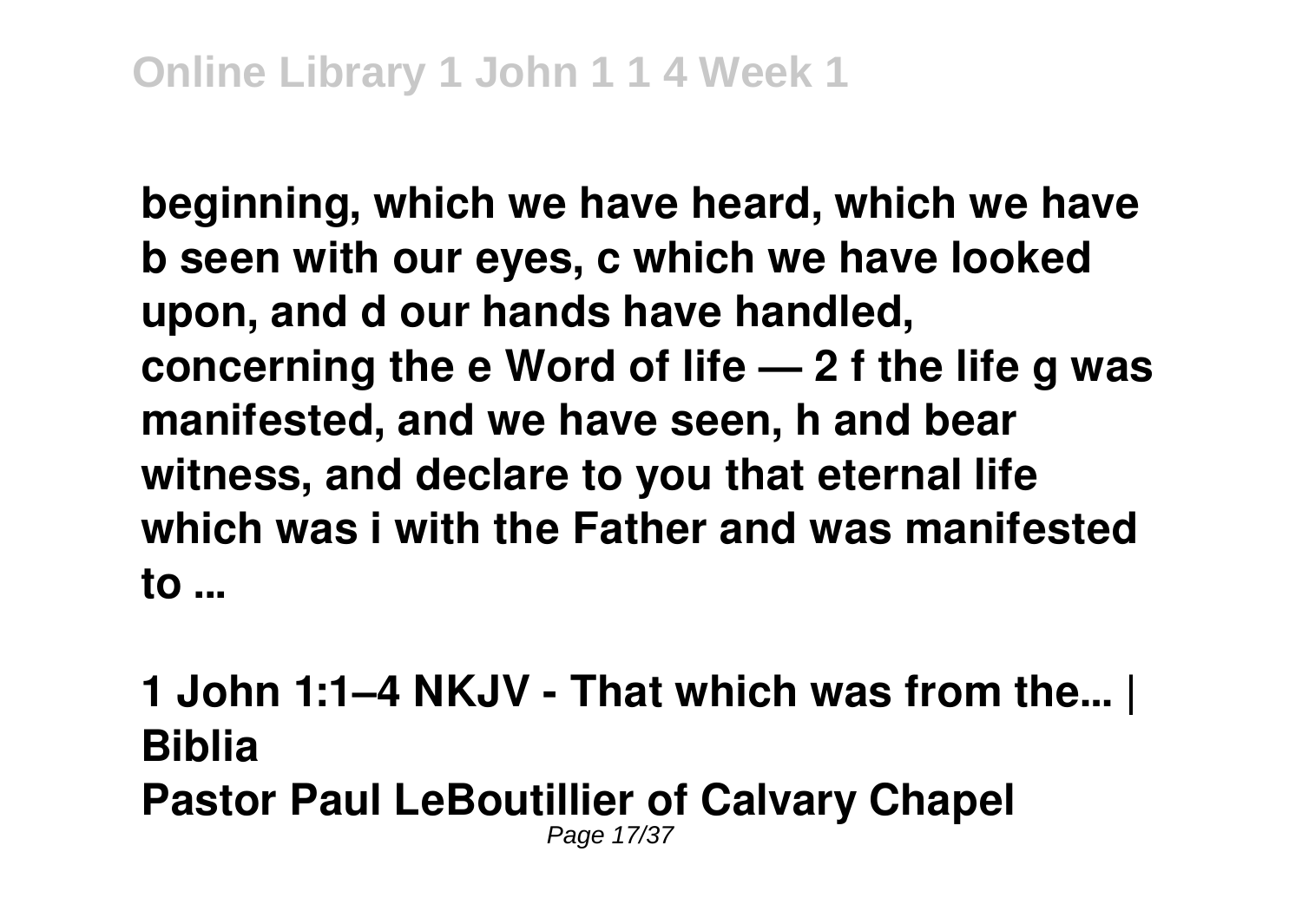**Ontario (Oregon) teaches through the Bible from the book of 1 John. Go to www.ccontario.com for a complete list of...**

**1 John 1 :1-4 - YouTube**

**1 That which was from the beginning, which we have heard, which we have seen with our eyes, which we have looked at and our hands have touched—this we proclaim concerning the Word of life. 2 The life appeared; we have seen it and testify to it, and we proclaim to you the eternal life, which was with the Father and has appeared** Page 18/37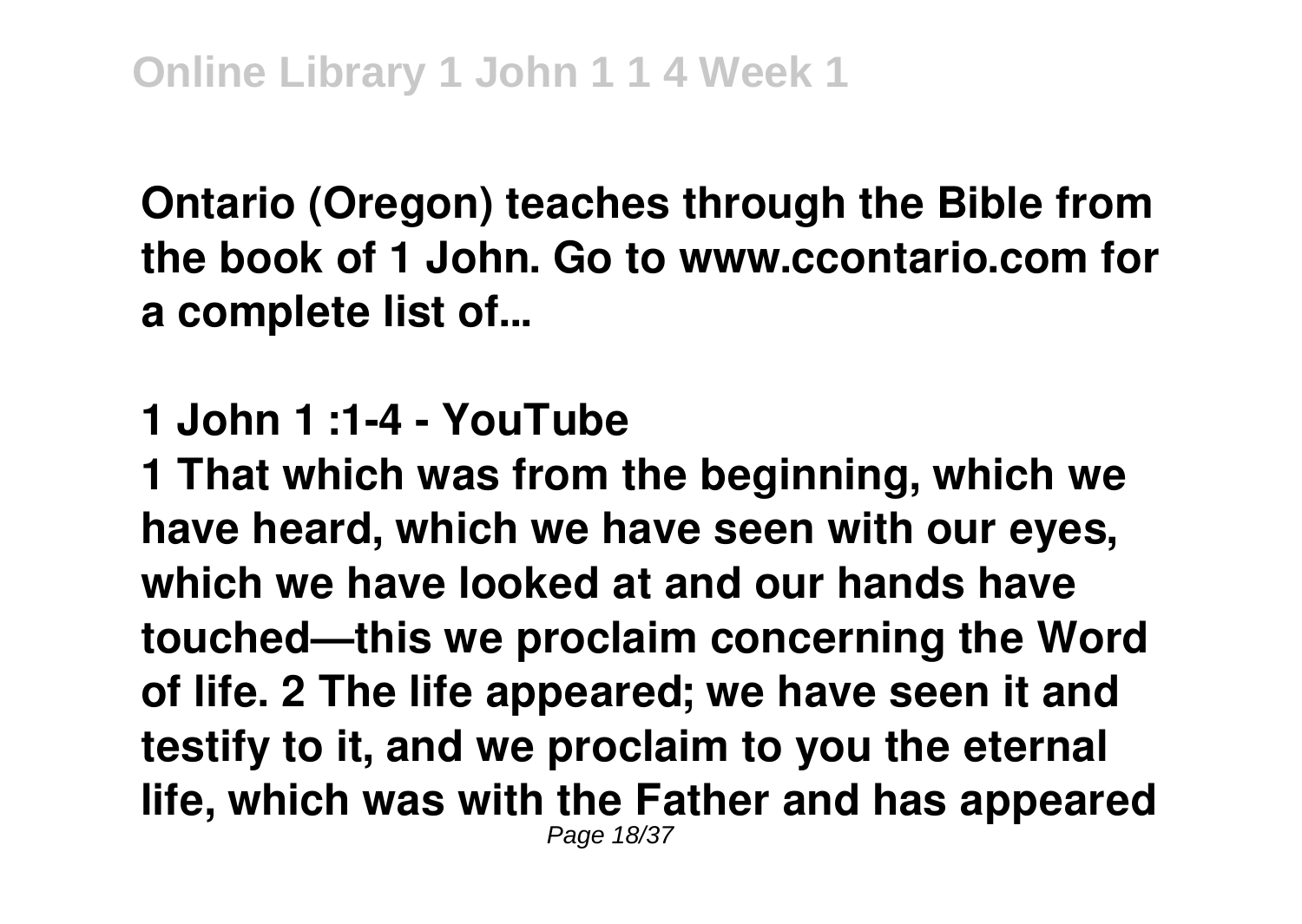### **Online Library 1 John 1 1 4 Week 1**

**to us.**

**1 John 1 :1-41 John 1:1-4, The Reality of Jesus** *Overview: 1-3 John* **John 1 (Part 1) :1-4 - In the Beginning was the Word Paul Washer | 1John 1 | University Lectures One Hour. One Book: 1 John The Holy Bible - Book 62 - 1 John - KJV Dramatized Audio**

**Bible Book 62. 1 John Complete 1-5, English** Page 19/37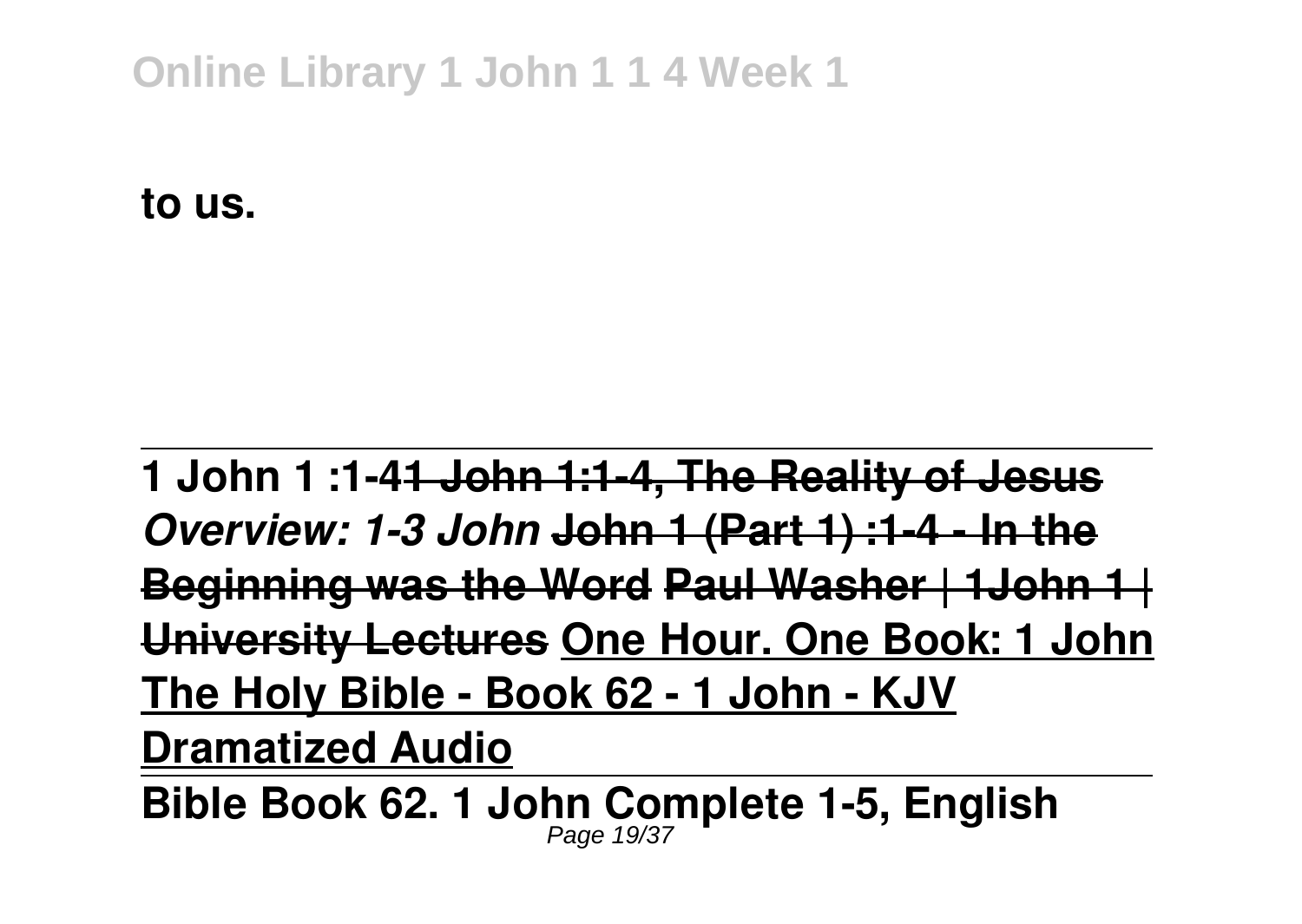**Standard Version (ESV) Read Along BibleThe Book of 1 John Study Guide 1 John 1 - Jon Courson** *1 John 01 - 1 John 1:1-4 | Fellowship in the Son* **Jesus: The Divine Word (John 1:1-5) How to Resist Anxiety \u0026 Joylessness John 1:1 - WHAT Beginning? Love Your Enemies In the Beginning Was the Word - John Piper** *How Do I Glorify God in My Job? // Ask Pastor John* **1 John 1:5–10 // Fake Christians Walk in Darkness**

**1 John**

**Love for God Is a Gift from God // How to Grow** Page 20/37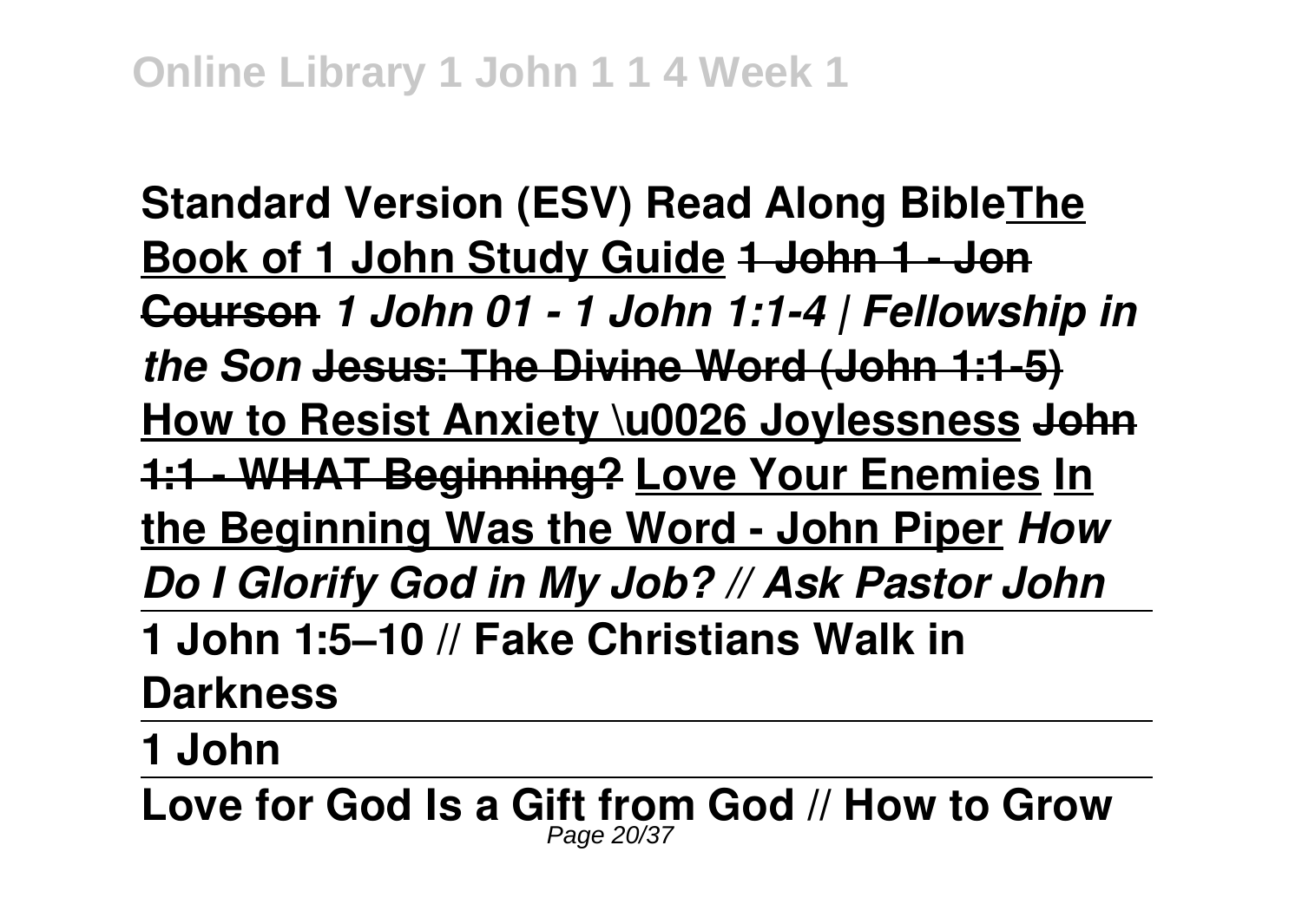**in Love for GodWhat Is the 'Sin Not Leading to Death' in 1 John 5? // Ask Pastor John** *62 1 John 01 - J Vernon Mcgee - Thru the Bible* **1 John 1-5 - The Bible from 30,000 Feet - Skip Heitzig - Flight 1JOH1 1 John in 5 minutes!** *Francis Chan 2004 EFCA Challenge 1 John 1A/4* **Andrew Wommack - 1 John 1:9 - (New Release 2018) 1 John 1 [Daily Bible Study] 1 John 1:5–10 // How Do I Walk in the Light? The Word of Life | 1 John 1:1 | John MacArthur | The Epistles of John Series Bible Study ⎮ 1 John 11 John 1 1 4** Page 21/37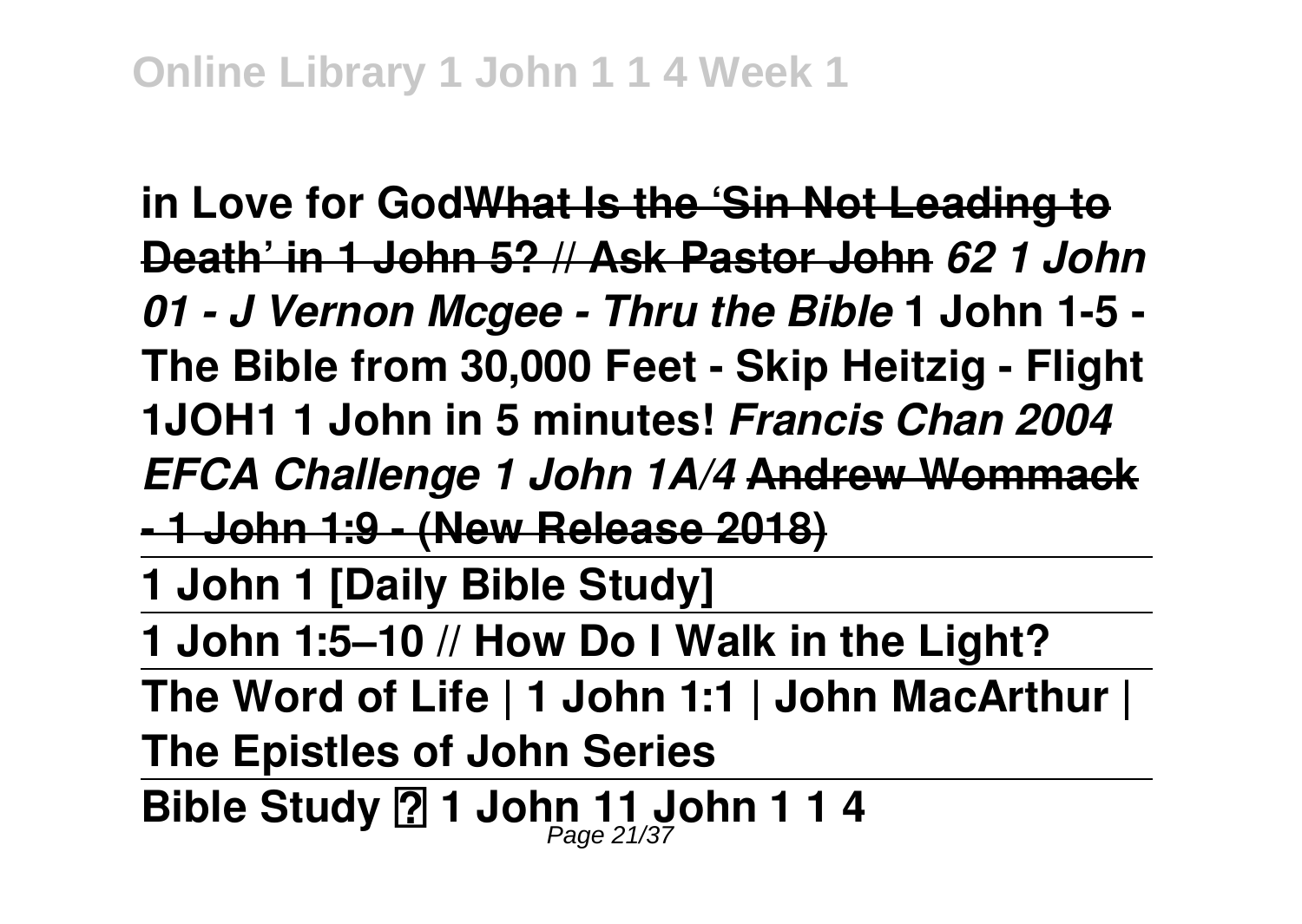**1 John 1:1-4. English Standard Version Update. The Word of Life. 1 That which was from the beginning, which we have heard, which we have seen with our eyes, which we looked upon and have touched with our hands, concerning the word of life— 2 the life was made manifest, and we have seen it, and testify to it and proclaim to you the eternal life, which was with the Father and was made manifest ...**

**1 John 1:1-4 ESV - The Word of Life - That which was from ...**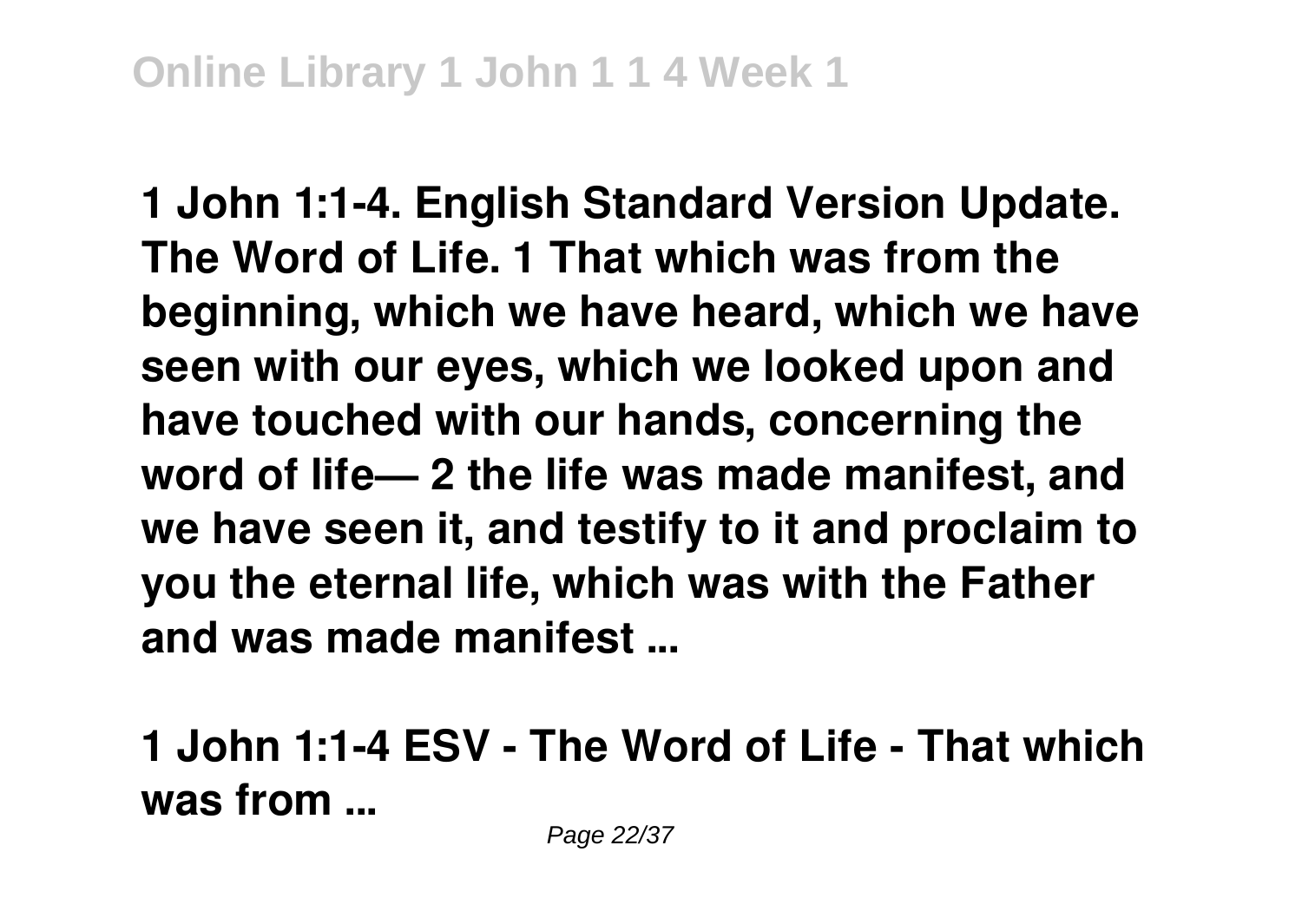**1 John 1:1-4. 1 John 1:1-4 KJV. That which was from the beginning, which we have heard, which we have seen with our eyes, which we have looked upon, and our hands have handled, of the Word of life; (For the life was manifested, and we have seen it, and bear witness, and shew unto you that eternal life, which was with the Father, and was manifested unto us;) That which we have seen and heard ...**

**1 John 1:1-4 That which was from the beginning, which we ...**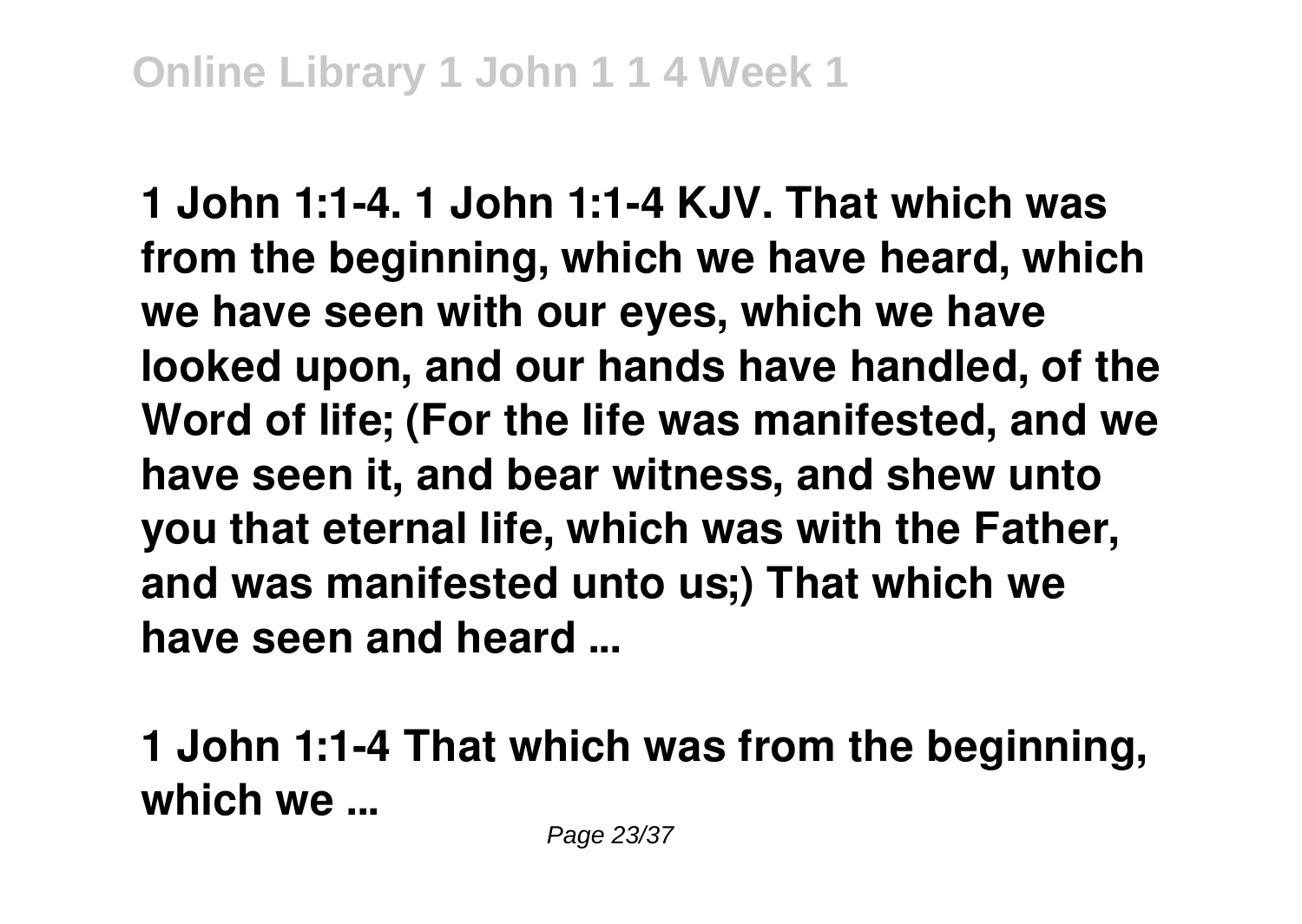**1 John 1:1-4 The Incarnation of the Word of Life 1 That which was from the beginning, which we have heard, which we have seen with our eyes, which we have looked at and our hands have touched—this we proclaim concerning the Word of life.**

**1 John 1:1-4 - NIV Bible - That which was from the ...**

**The paragraph, 1:1-4, essentially is constructed in two major sections. These would essentially serve as the main points of the text.** Page 24/37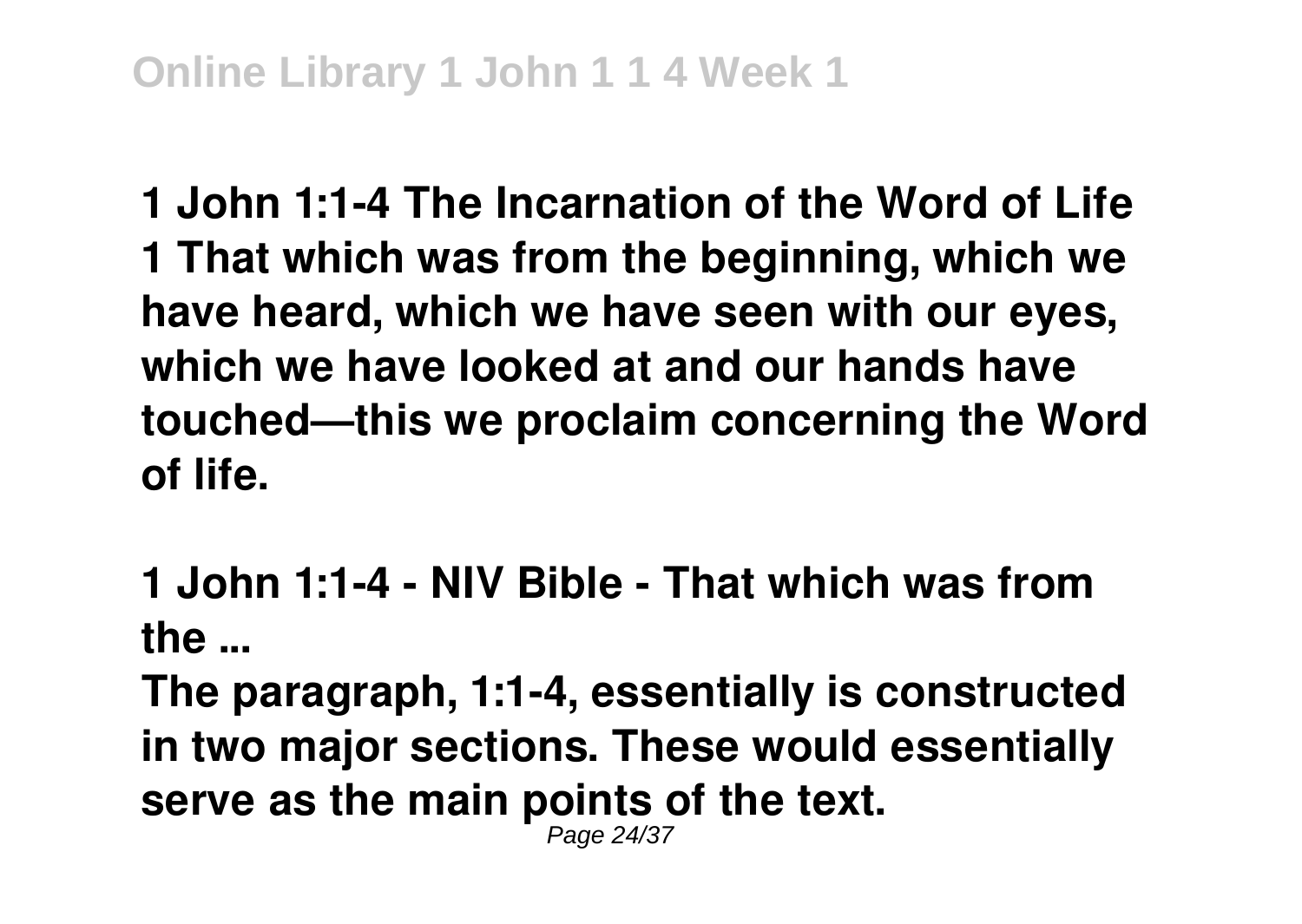**Semantically, vv. 1-2 function as something of a description followed by two declarations, the first in v. 3 and the second in v. 4.**

### **1 John 1:1-4 | Preaching Source (1 John 1:1-4 RSV) Three things are highlighted for us in this introduction: A relationship, a fellowship, and a joy that follows. But it must all begin with this matter of relationship, for John is concerned first about the family of God. John and Peter and Paul all have different ministries, as I have suggested. It was Peter's task to talk** Page 25/37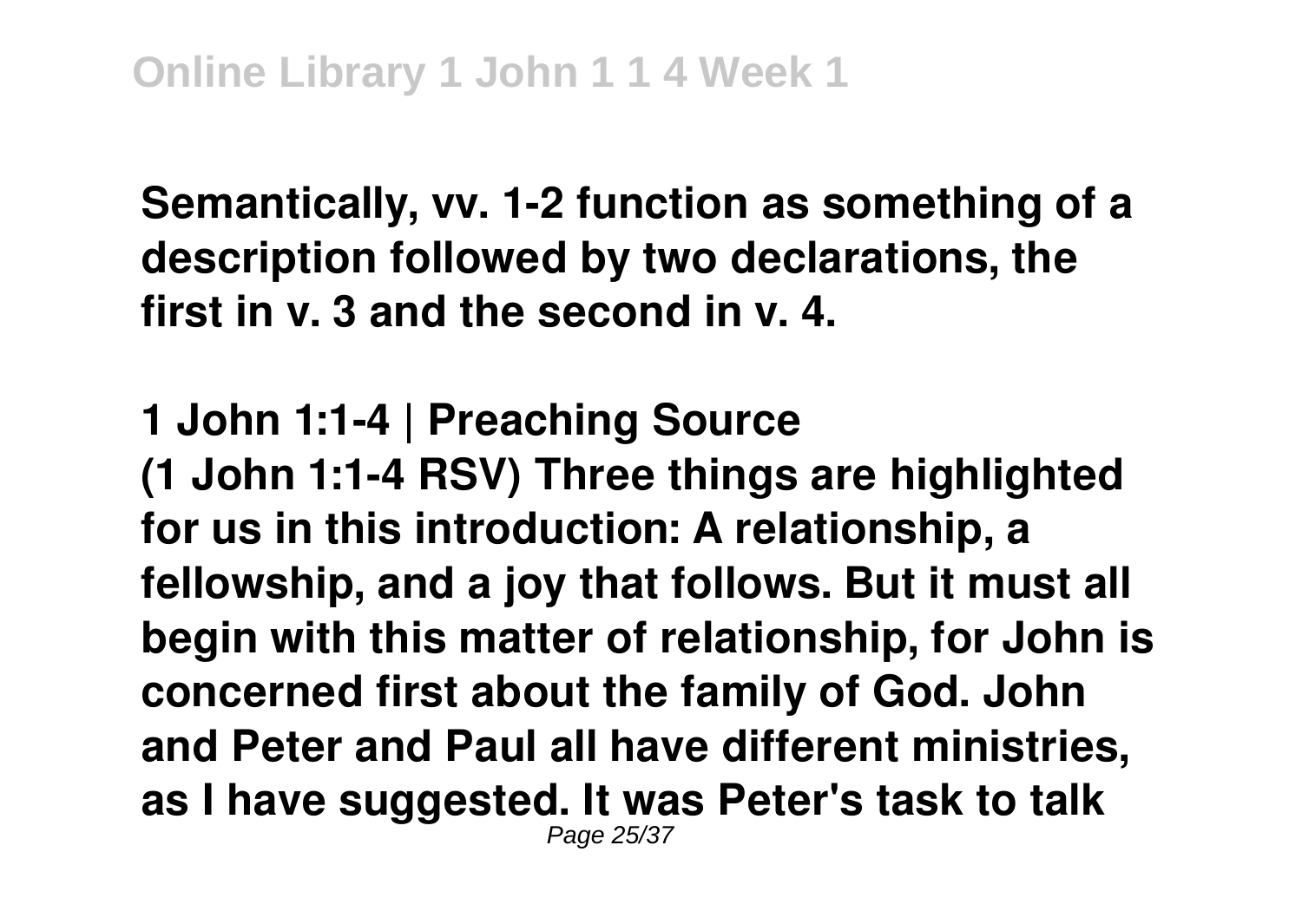## **about the kingdom of God, Paul about the church of ...**

**Life with Father | 1 John 1:1-4 | RayStedman.org Here in John 1:1 John repeats this divine 'in the beginning', affirming the eternity and the deity of Jesus Christ. He is the One who was there 'in the beginning' – before everything else. There was never a time when he did not exist. Later in his Gospel John will make powerful reference to this eternality of Christ.**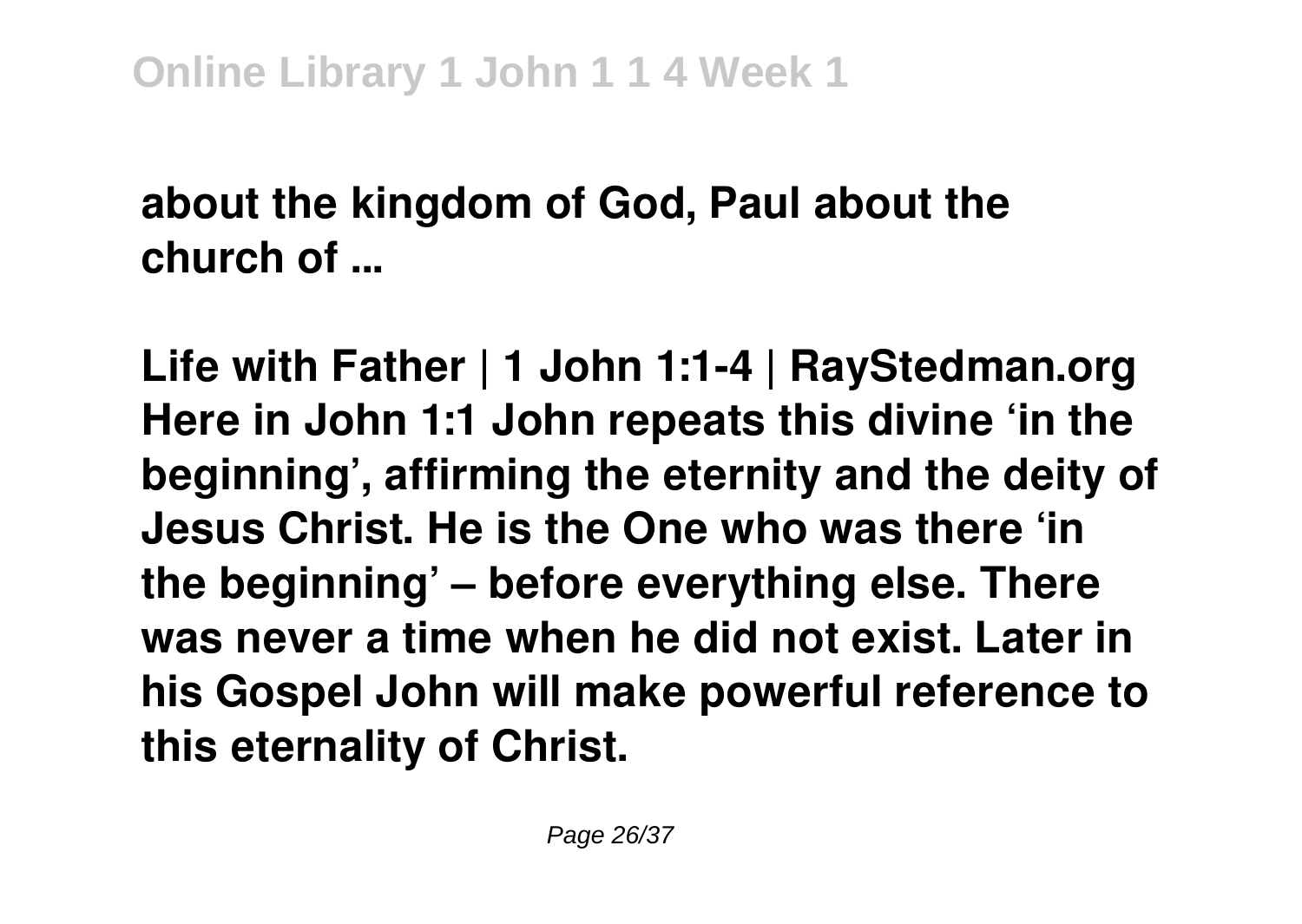**Study 1: John 1:1-4 - God's Word For You John begins (1:1) by listing five ways that the revelation of Jesus Christ is historically validated. After the first, the last four are in a progression from the least (heard) to the most definite (touched). (1). Jesus Christ is validated by the historic message about Him.**

**Lesson 2: True Christianity (1 John 1:1-4) | Bible.org 1:1-4 That essential Good, that uncreated Excellence, which had been from the beginning,** Page 27/37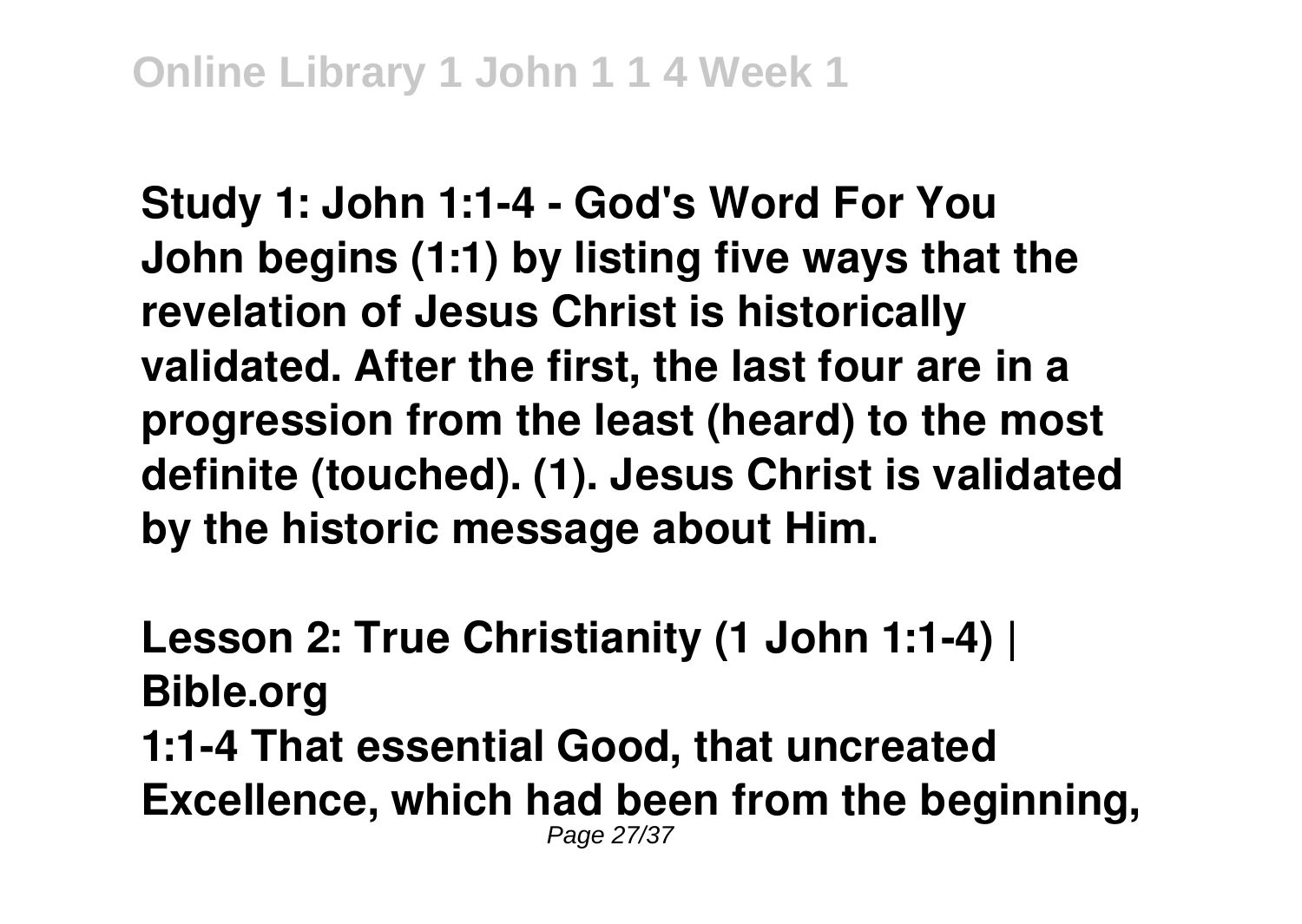**from eternity, as equal with the Father, and which at length appeared in human nature for the salvation of sinners, was the great subject concerning which the apostle wrote to his brethren.**

**1 John 1:4 Commentaries: These things we write, so that ...**

**Our Treasure in Christ 1 John 1: 1-4 As I read these verses I thought of the present condition of our world. We live in the most advanced age the world has ever known: an age of information,** Page 28/37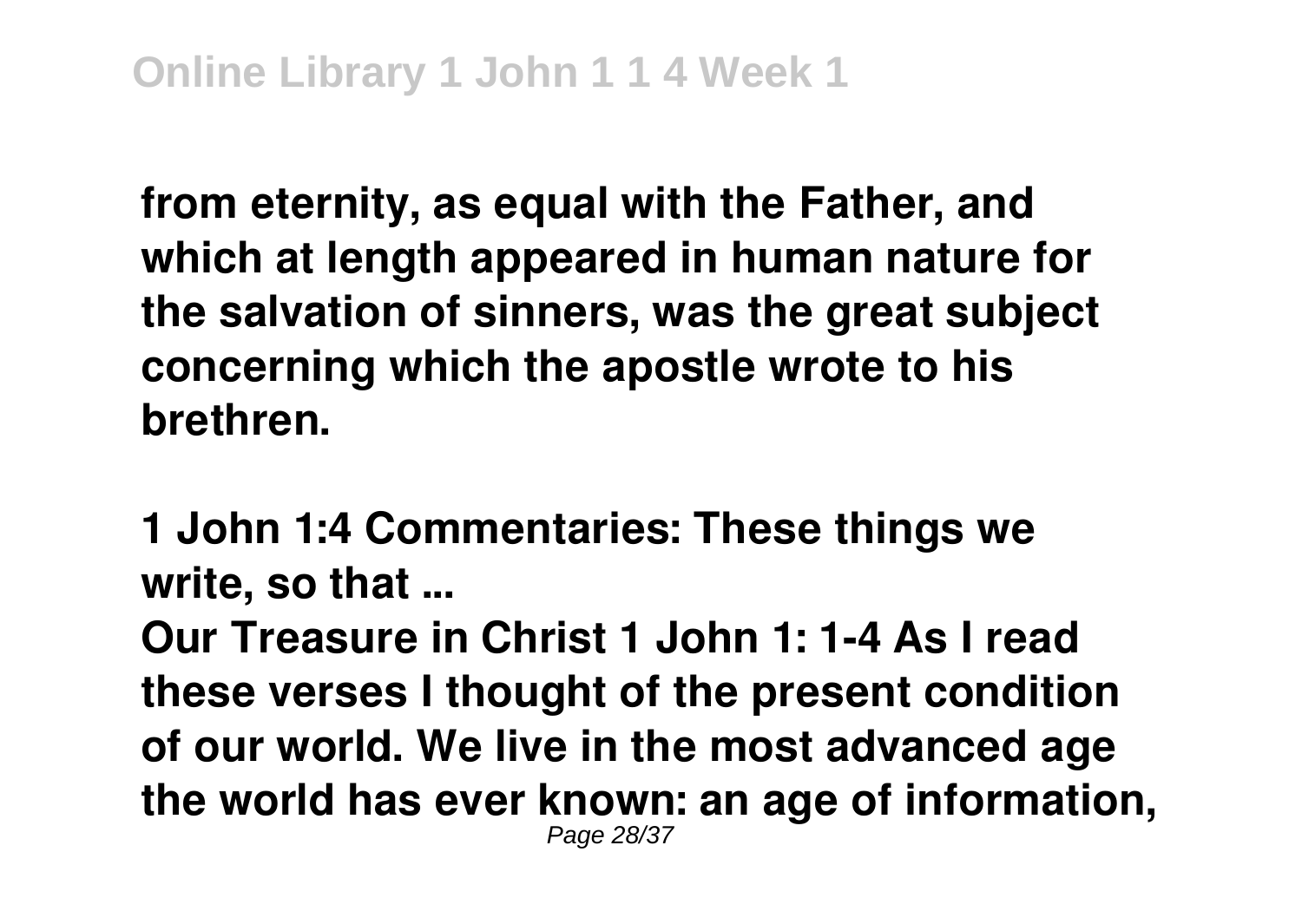**technological advancement, and increasing global dependence and interaction. In an age like this, one**

**Sermons on 1 John 1:1-4 - SermonCentral.com 1 That which was from the beginning, which we have heard, which we have seen with our eyes, which we have looked at and our hands have touched —this we proclaim concerning the Word of life. 2 The life appeared;**

### **1 John 1 NIV - The Incarnation of the Word of** Page 29/37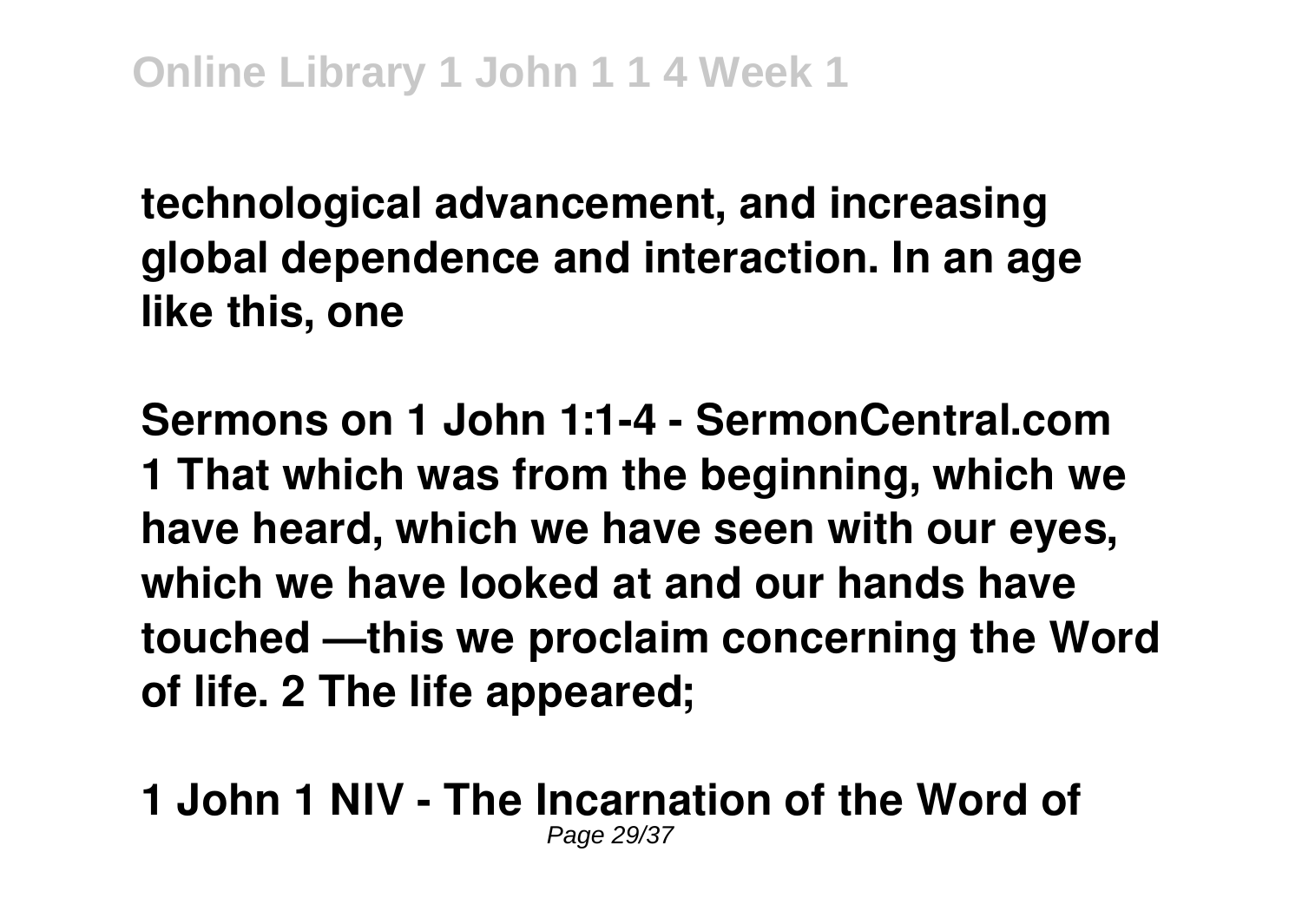### **Life - Bible ...**

**1 John 1.1-4. We declare to you what was from the beginning, what we have heard, what we have seen with our eyes, what we have looked at and touched with our hands, concerning the word of life – this life was revealed, and we have seen it and testify to it, and declare to you the eternal life that was with the Father and was revealed to us – we declare to you what we have seen and heard so ...**

#### **What's The Point? – Sermon on 1 John 1.1-4 |** Page 30/37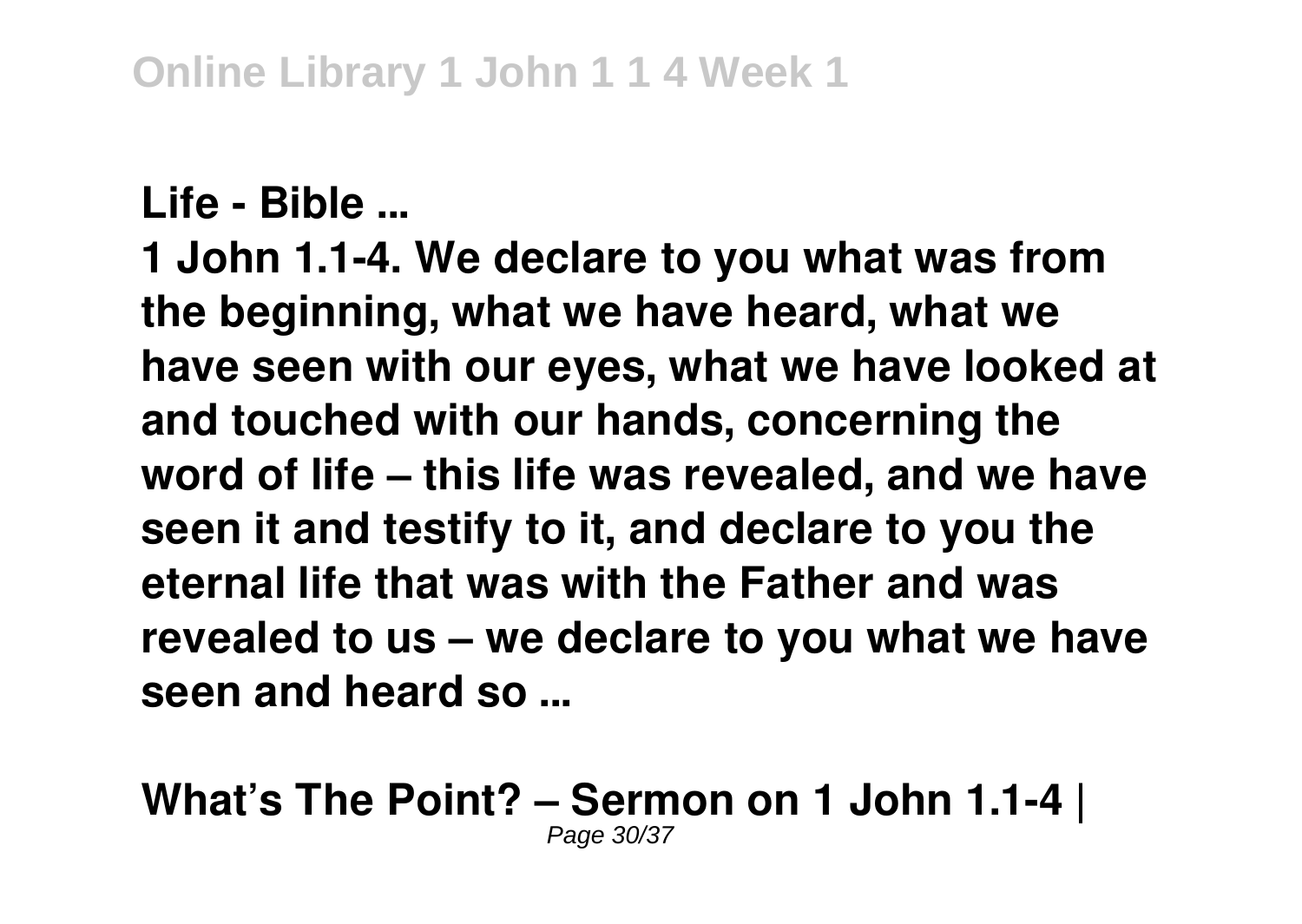**think and let ...**

**1 John 1:1-4. September 20, 2012. Talks for Growing Christians The Basis of Christian Fellowship 1 John 1:1-4 Listen to this Talk. Download. Download the Audio; Download the Transcript Transcripts not available for all Talks; Lesson Number 1. Background Notes. Doctrinal Point(s) Christ is the basis of Christian fellowship. Joy is the result of Christian fellowship. Practical Application. Let ...**

**1 John 1:1-4 | Growing Christians Ministries** Page 31/37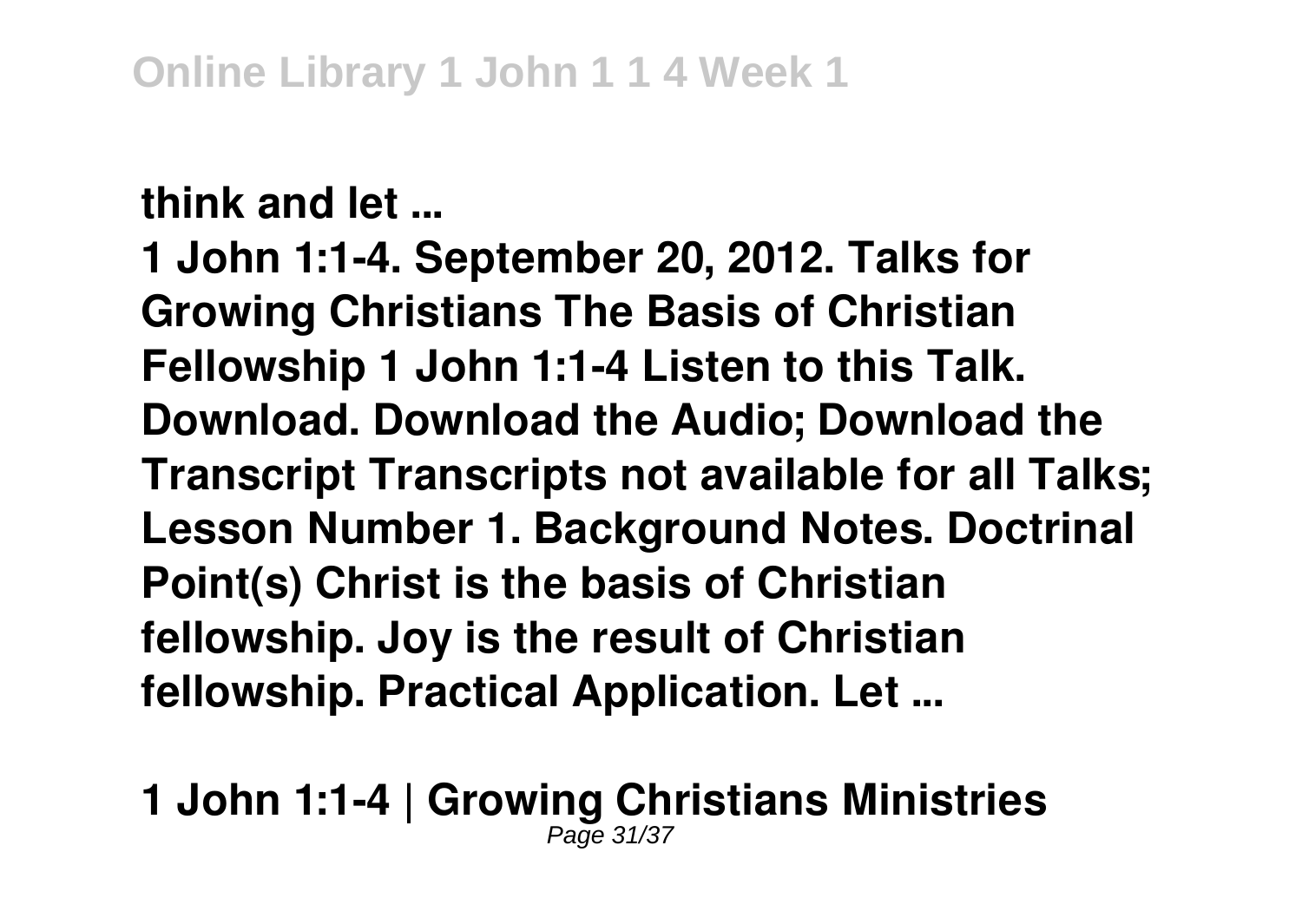**John 1:1-4 New International Version (NIV) The Word Became Flesh 1 In the beginning was the Word, and the Word was with God, and the Word was God. 2 He was with God in the beginning. 3 Through him all things were made; without him nothing was made that has been made. 4 In him was life, and that life was the light of all mankind.**

**Gen. 1:1; John 1:1-4; Exod. 20:8-11; Rev. 14:6-7; Job 12:7 ... 1 John 4:1-4 New King James Version (NKJV)**

Page 32/37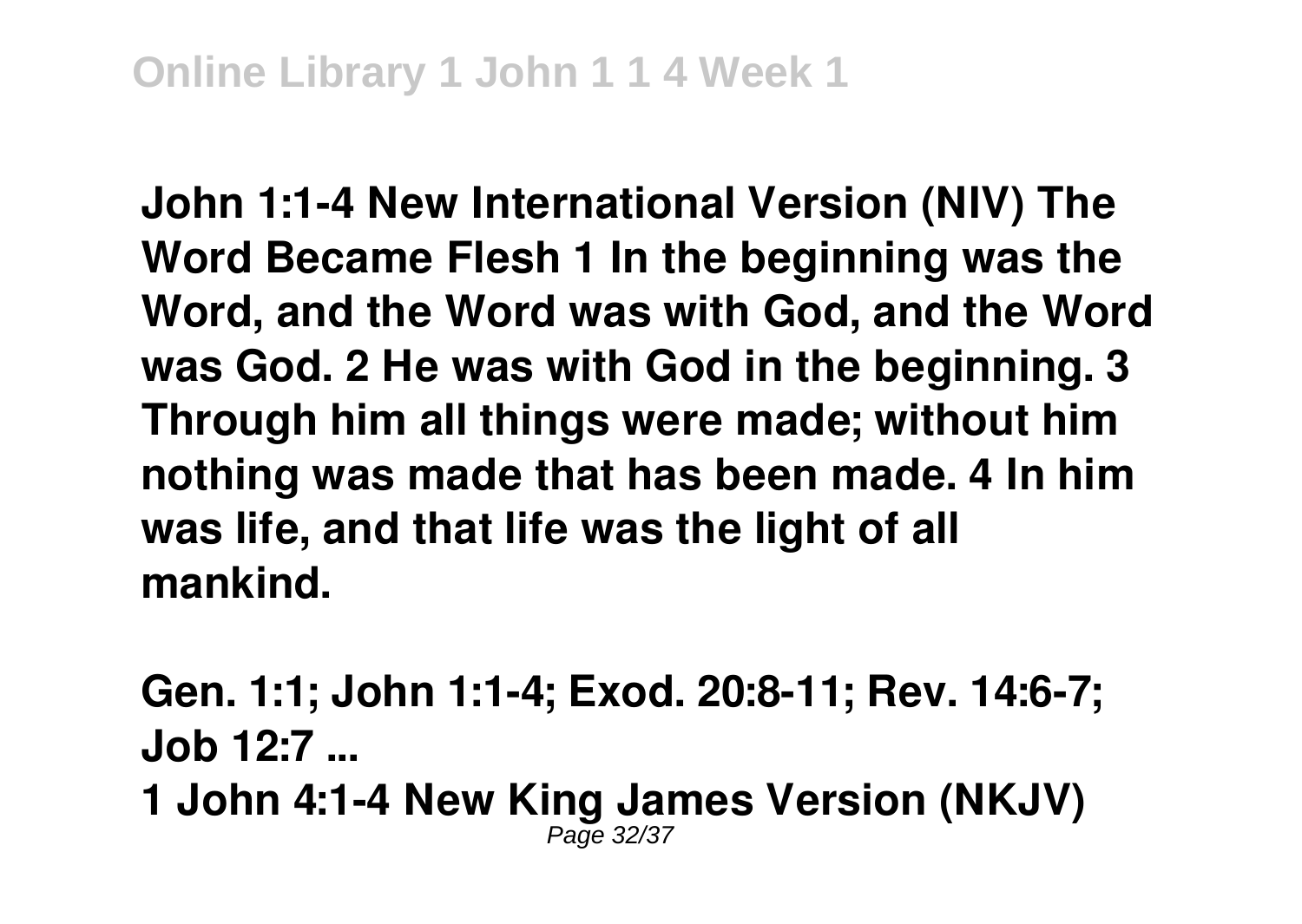**Love for God and One Another. 4 Beloved, do not believe every spirit, but test the spirits, whether they are of God; because many false prophets have gone out into the world. 2 By this you know the Spirit of God: Every spirit that confesses that Jesus Christ has come in the flesh is of God, 3 and every spirit that does not confess [] that Jesus ...**

**1 John 4:1-4 NKJV - Love for God and One Another - Beloved ...**

**John 1:1 In the beginning was the Word, and the** Page 33/37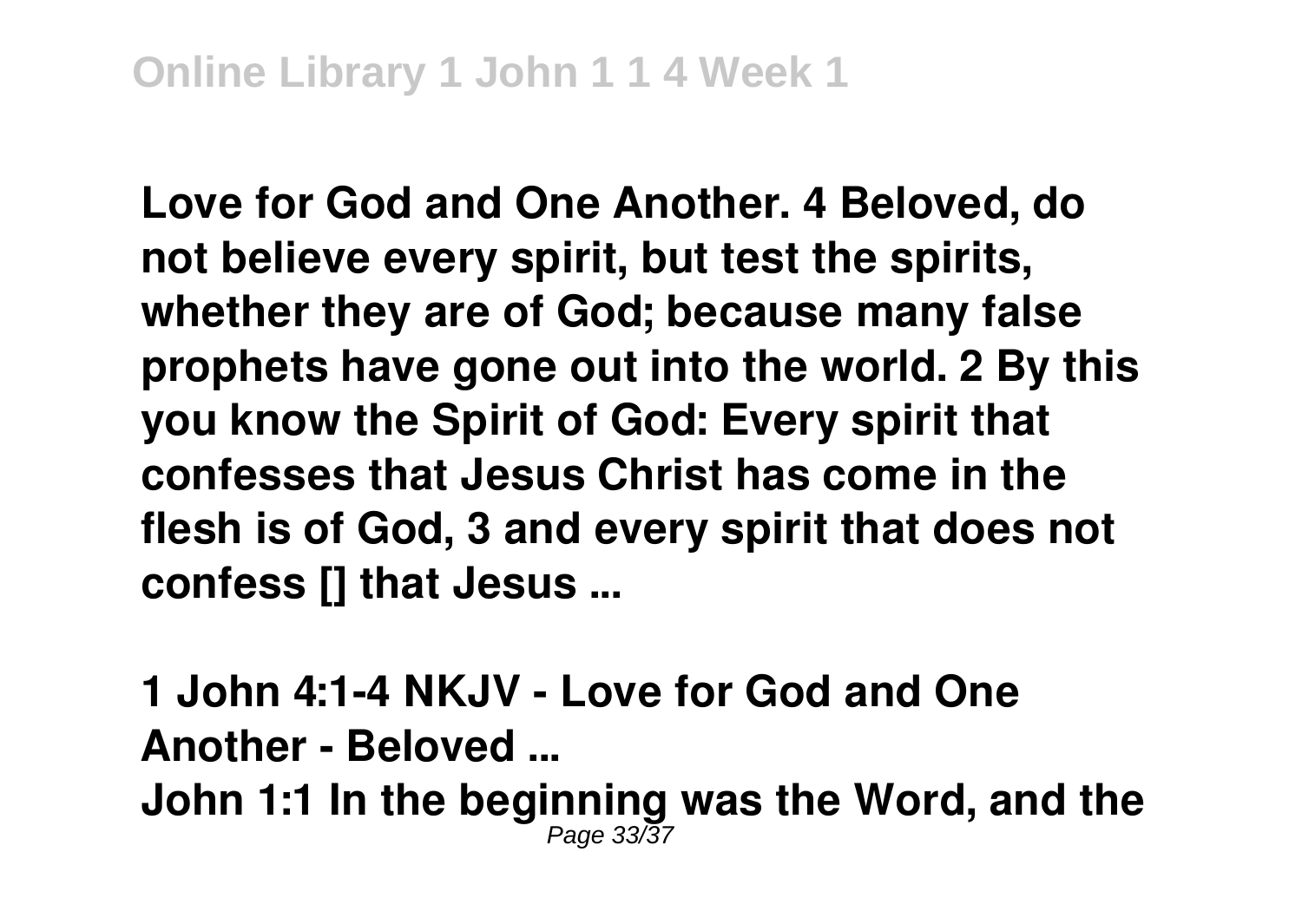**Word was with God, and the Word was God. John 1:4 In Him was life, and that life was the light of men. John 1:14 The Word became flesh and made His dwelling among us. We have seen His glory, the glory of the one and only Son from the Father, full of grace and truth. John 19:35 The one who saw it has testified to this, and his testimony is true ...**

**1 John 1:1 That which was from the beginning, which we ...**

**1 John 1:1–4 What Was Heard, Seen, and** Page 34/37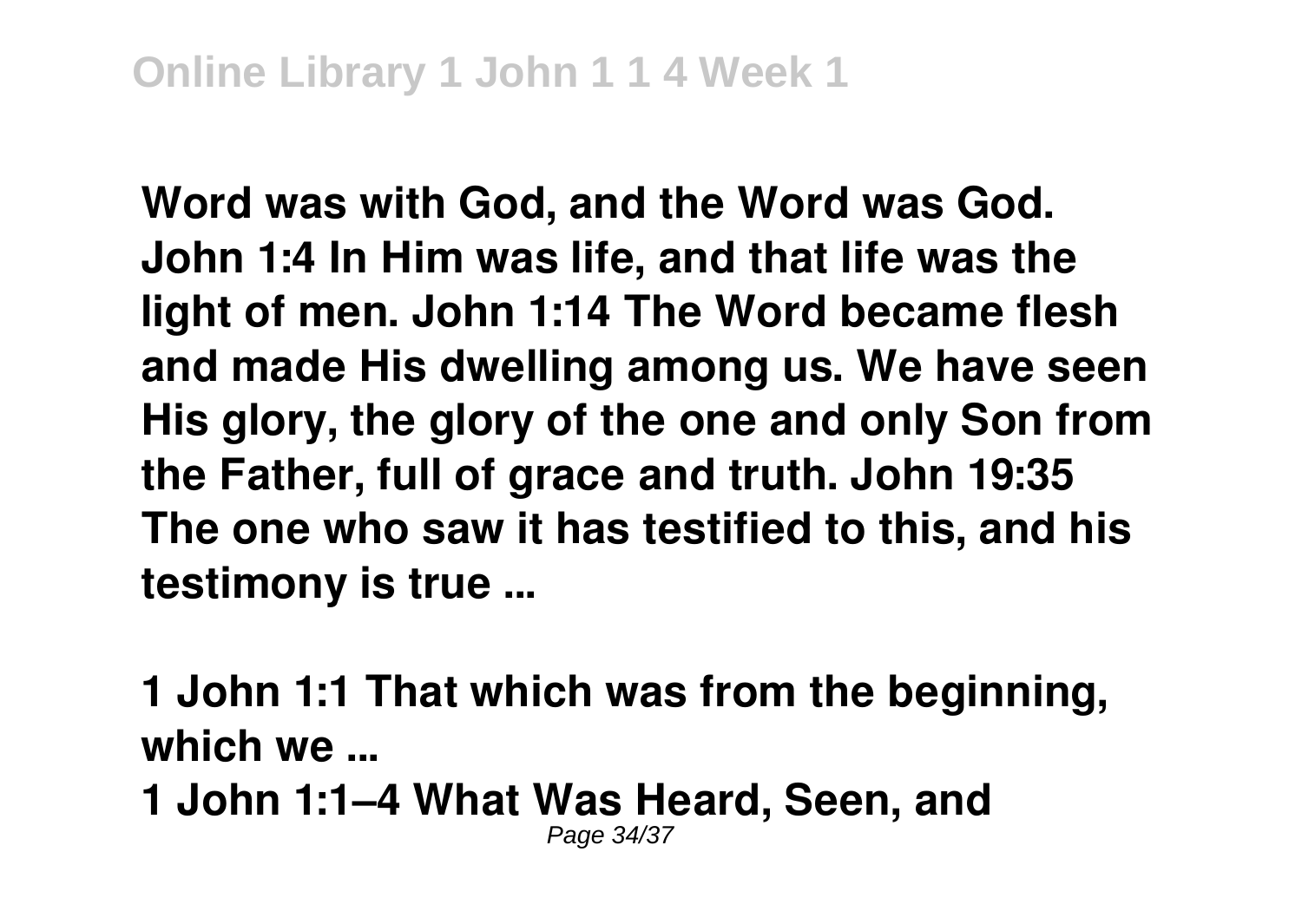**Touched. 1 That a which was from the beginning, which we have heard, which we have b seen with our eyes, c which we have looked upon, and d our hands have handled, concerning the e Word of life — 2 f the life g was manifested, and we have seen, h and bear witness, and declare to you that eternal life which was i with the Father and was manifested to ...**

## **1 John 1:1–4 NKJV - That which was from the… | Biblia**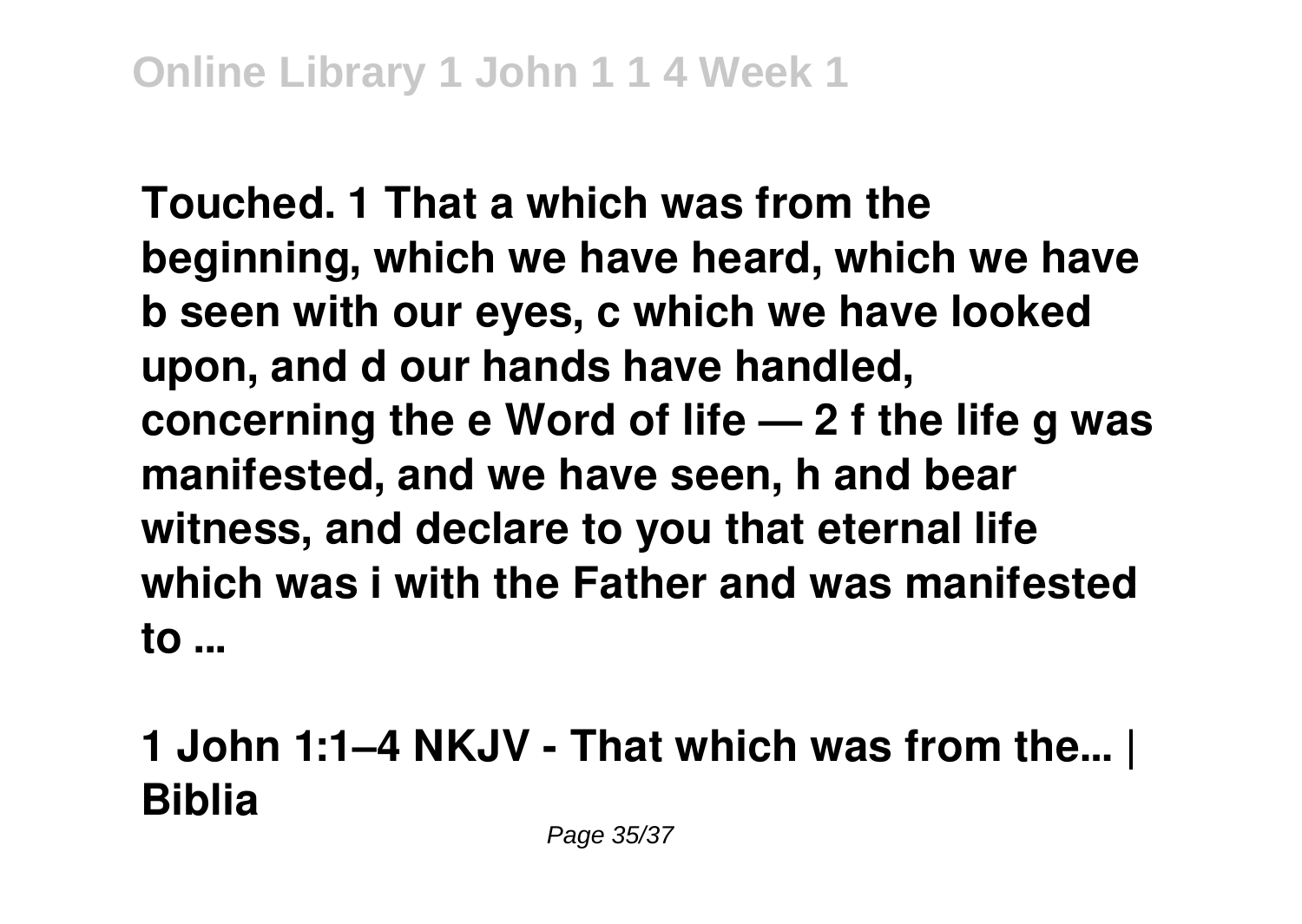**Pastor Paul LeBoutillier of Calvary Chapel Ontario (Oregon) teaches through the Bible from the book of 1 John. Go to www.ccontario.com for a complete list of...**

**1 John 1 :1-4 - YouTube**

**1 That which was from the beginning, which we have heard, which we have seen with our eyes, which we have looked at and our hands have touched—this we proclaim concerning the Word of life. 2 The life appeared; we have seen it and testify to it, and we proclaim to you the eternal** Page 36/37